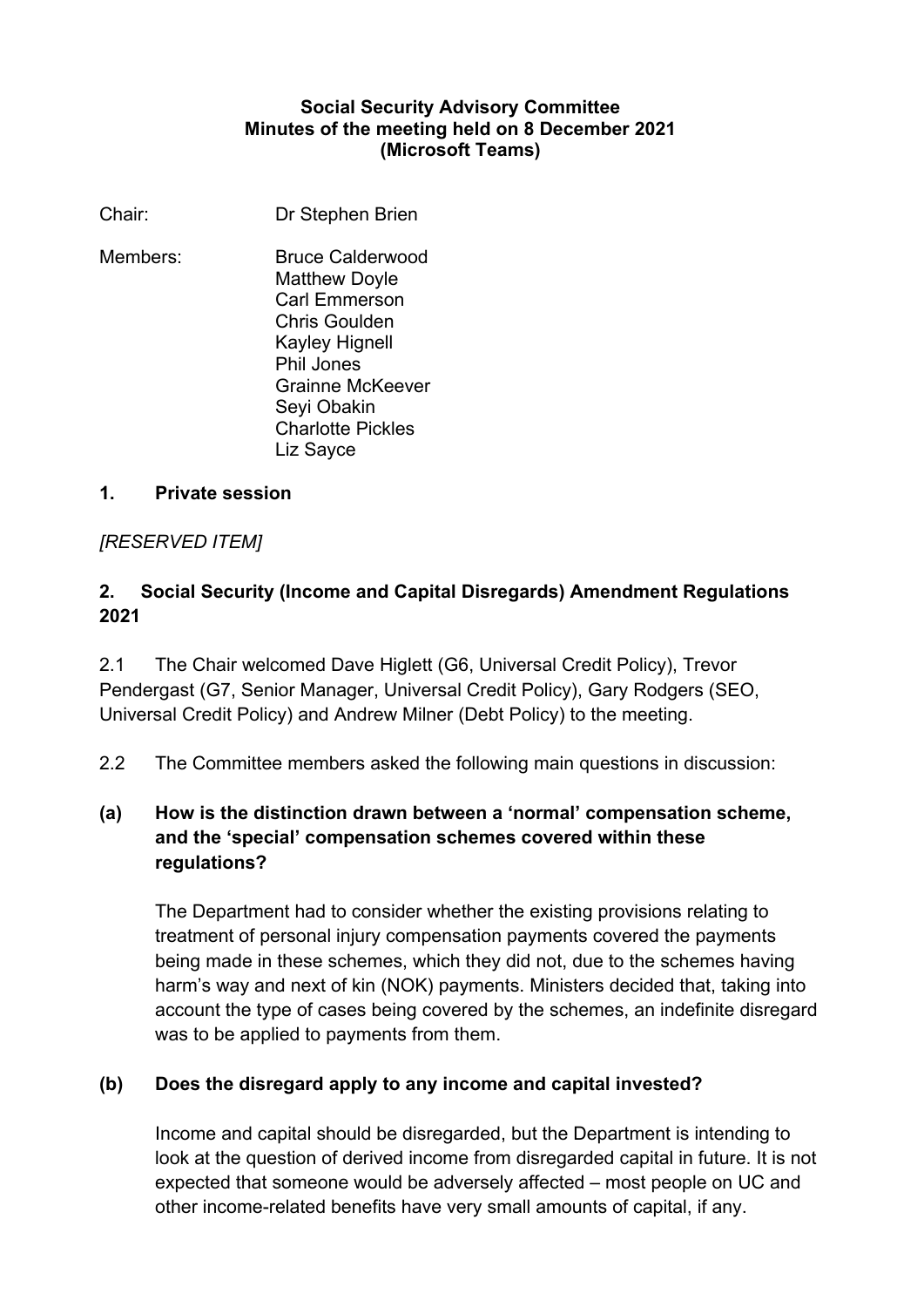#### **(c) How in, say, 20 years' time does the Department distinguish between the capital from the compensation scheme and money from any other source?**

In working age means-tested benefits the personal injury compensation disregard applies for one year after the compensation payment has been made, unless the money is placed in trust, in which case the disregard is indefinite. Therefore, being in a trust, the monies are easier to identify separately. There are ongoing discussions with Fraud and Error Policy on how to identify and track capital sums. Nonetheless people should still declare the source of their capital so it can be identified correctly, as unidentified capital can lead to a fraud investigation, which the Department should wish to avoid if the capital is to be disregarded in any case.

## **(d) Regarding the decision to recover benefits, it is done if the compensation payments and social security payments cover the same period and are for the same reason, but is not all recovery done in a different time period to the benefits being recovered?**

The thinking behind this is to uphold the principle that if someone is receiving benefits following a compensatory event, the compensator should pay rather than the Government, or really the taxpayer. Where DWP pays out benefits that money should be recovered from the compensator. Exemptions are rare – for example in one instance a company went bankrupt and they had set aside money to compensate people. Had recovery of benefits been applied then it would have reduced the compensation almost entirely. In term of timing, someone could claim at a later date and attribute that cause back to a much earlier date but that is thought unlikely.

It should be noted that if a person chose to take a Local Authority to court (whether they would otherwise be included in this scheme or not) any compensation awarded would be subject to the Recovery of Benefits Act (meaning any benefits paid would be recovered, where appropriate).

## **(e) How are those capital amounts dealt with, say, in the compensation payments made to the victims of the London 7 July or Manchester Arena terrorist acts?**

They are completely disregarded.

**(f) Ignoring for a moment the large sums in this example - this is just to illustrate the principle - if a person was to receive a compensation payment of 100k from a scheme, and they saved 50k from other sources, then they spend 30k – how is it known which pot of capital that spending is coming from?** 

There is work ongoing to improve the information that the Universal Credit claim captures about the source of a claimant's capital. This may, for example, be in a bank or shares. It cannot be said that many years after a compensation payment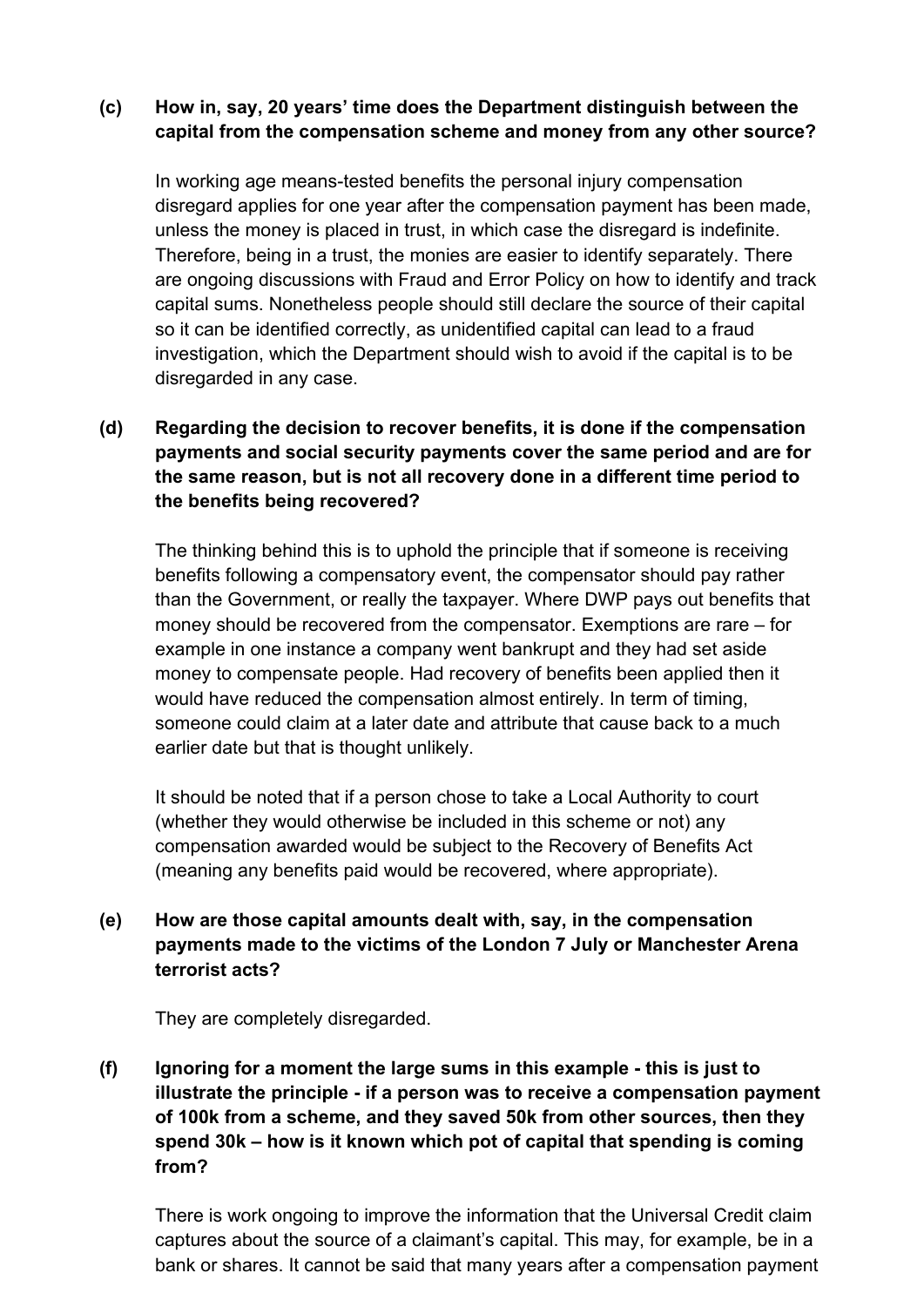was received whether a claimant would divide their savings into disregarded and non-disregarded elements. If it is to be disregarded the claimant would normally be expected to indicate where the money came from.

## **(g) Are there no concerns about the ways in which a claimant may arrange their finances to maximise or minimise capital or income?**

Clearly, claimants are required to declare all their income and capital. The experience from past schemes is that there is no evidence that claimants are arranging these sorts of payments in such a way to maximise their benefit entitlement beyond the scope of the policy intent.

## **(h) What is the size of the sums of compensation for these schemes? If they are large, then do indefinite disregards raise an issue of unfairness? Also, how does the next of kin aspect work – is it inherited?**

In terms of payments to a next of kin (NOK), because some schemes (such as the Northern Ireland scheme) cover long periods of time, victims may have died, and the NOK can receive the payment. For the NI scheme, payments to the victims could be in the range of £10,000 to £80,000. It is understood the average is estimated to be between £18,000 and £19,000, figures close to the upper capital limit. In some schemes, some individual payments could be over £100k. It is believed the larger payments are likely to be going to people who would have qualified to have the payments disregarded as a result of personal injury, in which case had they put that money into a trust the capital would be disregarded anyway. The Lambeth scheme payments for harm's way payments are from £1,000 to £10,000.

## **(i) The Department can disregard the larger personal injury payments under the Trust model. The smaller NOK payments present a less compelling argument for being disregarded. Was it necessary to make any change?**

It is true that parts of the payments could be disregarded under the personal injury provisions, but Ministers want to ensure no-one's benefit stops or reduces on account of these redress payments.

2.3 After private discussion, the Committee agreed that the regulations could proceed without a requirement for their formal reference. The Chair noted that the Committee would write to the Minister for Welfare Delivery to raise some specific concerns around how capital is identified, how income derived from capital is accounted for, and the use of trusts<sup>1</sup>

<span id="page-2-0"></span><sup>&</sup>lt;sup>1</sup> The exchange of correspondence between the Committee Chair and the Minister for Welfare Delivery is held at annexes B and C.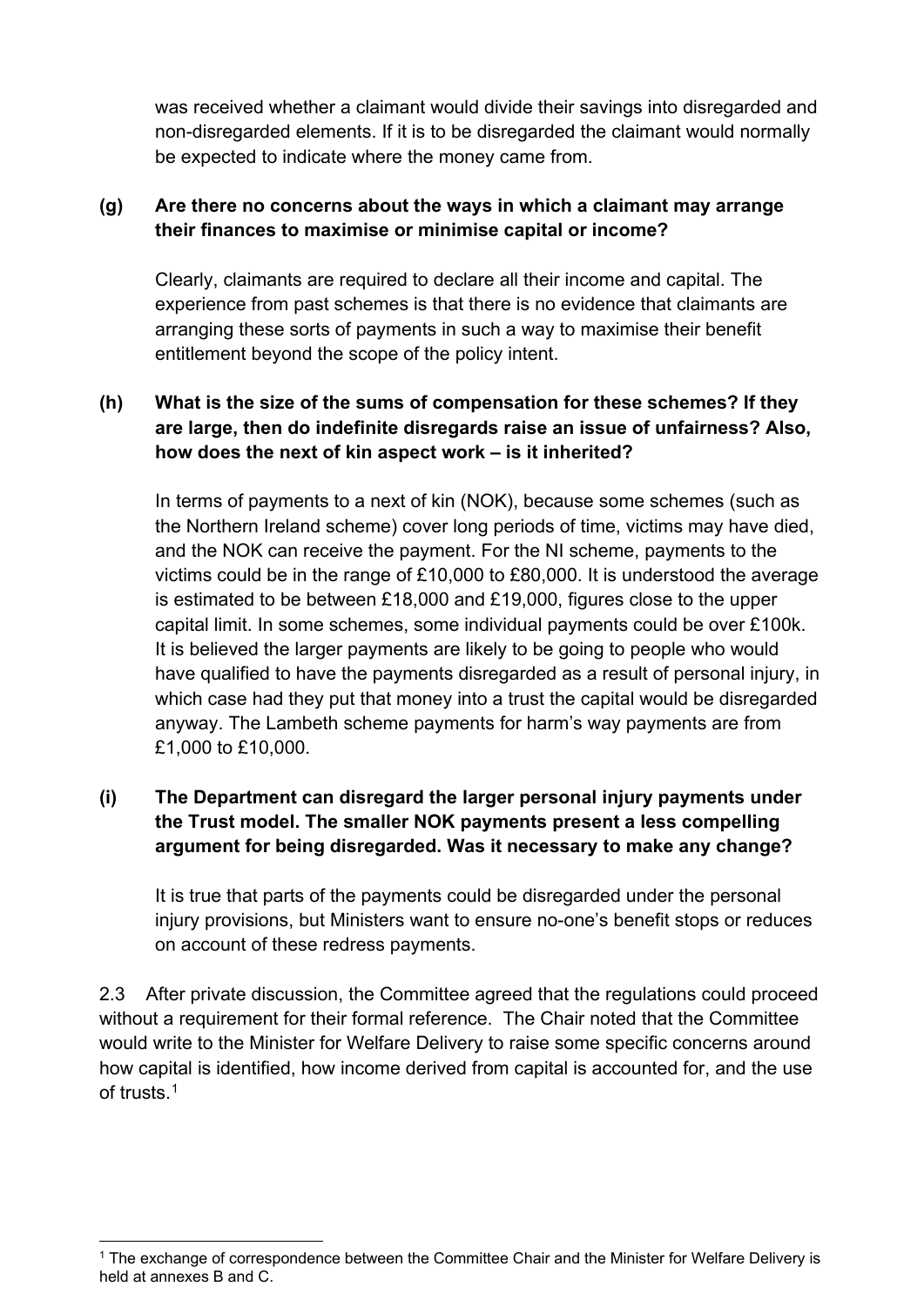## **3***.* **The Universal Credit (Transitional Provisions) Regulations 2022, and The Universal Credit (Transitional Provisions) Regulations (Northern Ireland) 2022[2,](#page-3-0)[3](#page-3-1)**

3.1 The Chair welcomed Neil Couling (Director General, DWP Change and Resilience), Graeme Connor (Deputy Director, UC Analysis and UC Policy), Dave Higlett (G6, UC Policy), James Calverley (G7, UC Policy), to the meeting. He proposed that the meeting be broken into three parts:

- a review of actions since the SSAC Managed Migration report of 2018, in particular: the feedback at that stage, what the Department have taken on board, and the learnings to date;
- the specific proposals in the draft regulations;
- plans going forward given the proposed removal of the regulation limiting the number of migration notices to 10,000, the roll out, milestones, checkpoints, review and oversight.

3.2 Neil Couling introduced the regulations by stating that whilst certain things from that previous report have been considered other things have not as yet, as work on this stopped abruptly when Covid occurred. However, these will continue to feature in the next phase of UC – a learning phase titled the 'discovery phase'. In this discovery phase there will be work undertaken with claimants, advisors and external stakeholders and partners before the volumes are increased. For this phase there are not predetermined data and numbers, rather it is a space to explore, learn and construct, allowing volumes to be adjusted based on learning.

- 3.3. Committee members asked the following questions:
- *SSAC's earlier advice: an update on developments*
- **(a) There were a number of useful conversations about the earlier recommendations by SSAC, such as about what was considered a safe transfer, about the state of readiness to roll out, the impacts on different cohorts, and implicit and explicit consent. What has (and what has not) happened following the SSAC recommendations?**

The Covid interruption was immediate, so some aspects of ongoing work at that time were lost. Some aspects have changed, including the volume of cases to move. In the Harrogate pilot there were not many cases that needed transitional protection (TP), however that may have been do with the cohorts moving. In terms of the Committee's previous recommendations a number were accepted, such as the two-week run-on of DWP income-related benefits, whilst others were met with promises to explore further as we developed and tested

<span id="page-3-0"></span><sup>&</sup>lt;sup>2</sup> The Universal Credit (Transitional Provisions) Regulations (Northern Ireland) 2022 largely mirror the GB regulations, apart from some changes to Housing Benefit which apply to Northern Ireland only. The Committee agreed that they were content with those Housing Benefit changes.

<span id="page-3-1"></span> $3$  During the course of this scrutiny, the Department shared certain information in confidence with the Committee, and accordingly this has been redacted as requested.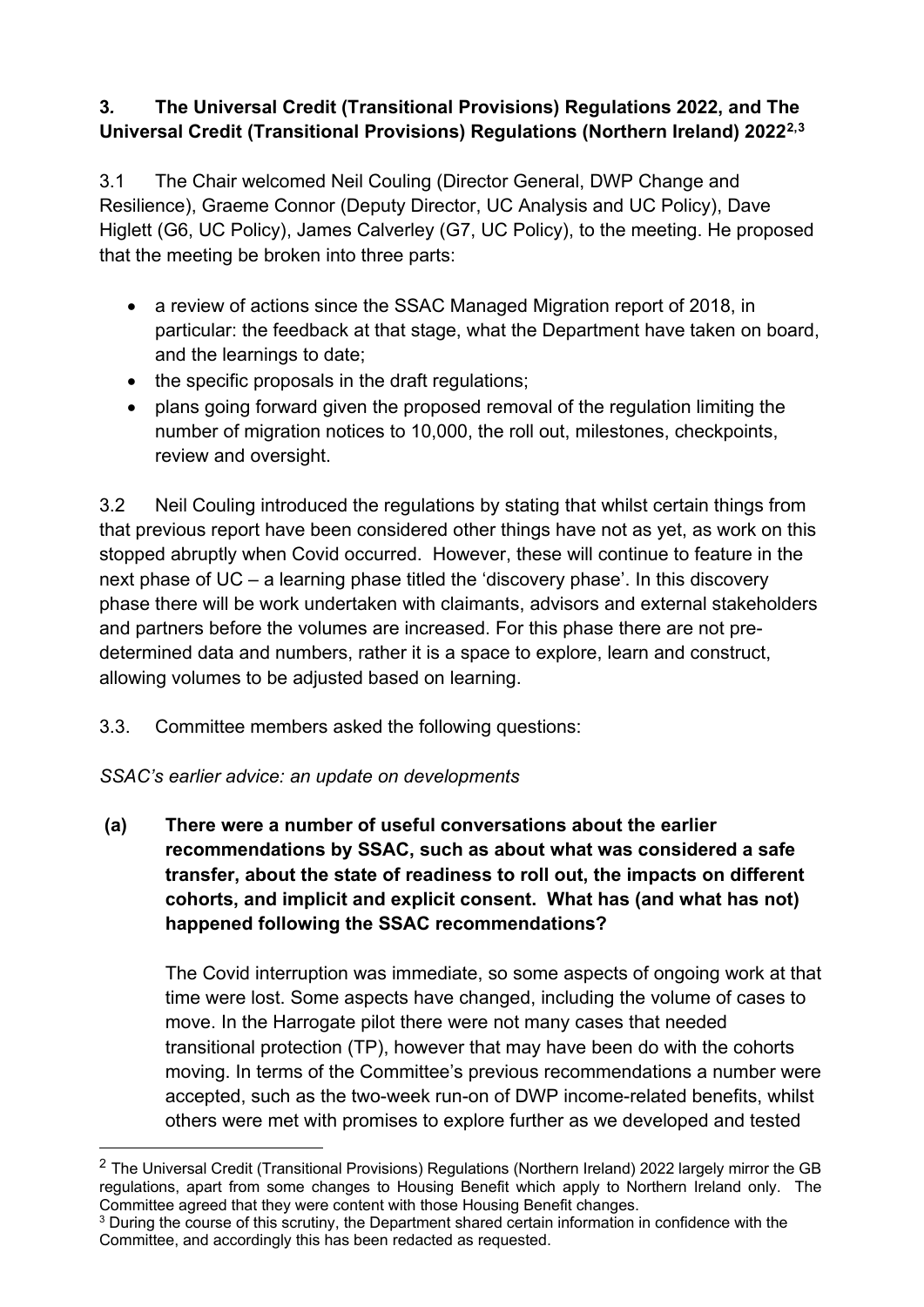UC. Where there was an agreement to explore things, such as with operational readiness, that will be picked up in the future plan and other issues raised, around transferring data across from legacy systems, explicit consent, and how to work with third parties will be looked at in the discovery phase.

## **(b) Previously the Department were following a step by step iterative approach – does that original philosophy still hold?**

Yes. The Department is determined to go at a pace that allows us to learn to transition to different phases properly. The pace in the discovery phase will be careful and considered, as with small volumes one can slow down, stop, and correct. [Redacted].

### **(c) How does the gradual, iterative approach work with the political pressure to get through the massive transitional caseload?**

If there was a way to go faster whilst still making sure the system works that would be the approach. [Redacted]. The Senior Responsible Officer's (SRO's) view is that 2024 is still a reasonable target. The SRO would be content to regularly update SSAC during this process.

### **(d) What are the key lessons learned from the Harrogate trial?**

There was originally a three-phase plan – first Jobseeker's Allowance cases (JSA), then Housing Association (HA), then Tax Credit cases. The JSA cases were underway, and the HA were about to start when lockdown happened. The main learning from the JSA cohort was that claimants are anxious about moving to UC. - Personal contact helped address negative preconceptions and informed claimants when payments would fall in the calendar which helped claimants understand when best to make their UC claim within the period they are required. There were very few TP cases, but the people in this cohort were less likely to have a lower entitlement on UC. It is not possible to move individuals across to UC or set up a gateway to identify them by using data from the legacy systems. It would take years of system development and would still be unreliable. People need to participate, and clean data is essential. Also, whilst it may be perceived that the JSA cohort are simpler on paper, they often had complex lives and the cases contained much complexity.

### **(e) Are the learnings from the huge pandemic claimant increase and the Harrogate pilot transferable to the ESA and Tax Credit cohorts?**

The experience so far is that tax credit claimants are reluctant to engage with UC and DWP, they don't like the brand, they see it as a jobcentre experience. The issue therefore is how can it not be like a jobcentre experience? More must be done on communications, to build confidence with current legacy benefit claimants. The changes to the taper rate and work allowances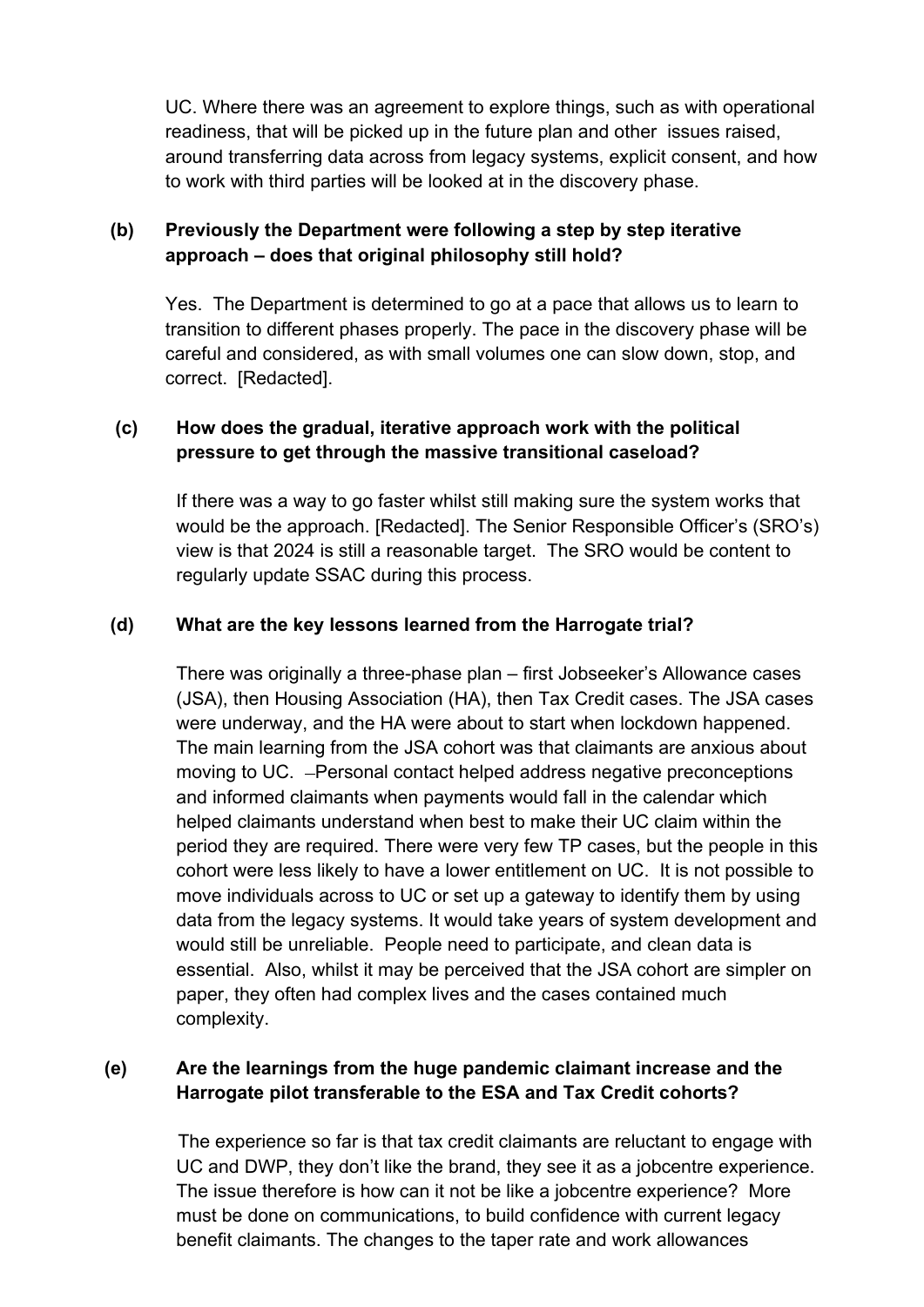introduced after the Budget will help as they do mean that a large majority of tax credit claimants will be better off on UC.

## **(f) A particular concern of SSAC in 2018 was that the risk of a failed transition was borne by the claimant. With that in mind is the 2024 a target or a commitment?**

It doesn't help running all the different legacy benefit and IT systems, so the sooner we can complete the move to UC the better [Redacted]. It is a Manifesto commitment to complete the UC move. Initiating all transfers by the end of 2024 is a valid target, subject to not being impacted by other policy priorities or external events.

#### **(g) One of the commitments in 2018 was to explore automatic transfers of claims – has DWP explored any options since?**

Automatic transfer is not impossible, but it is very hard. One area where there is some possibility is on tax credits – aspects of HMRC tax credit claims may be able to be used to build UC claims. We had previously planned to test this before the pilot was paused. We want to explore with HMRC if there is scope for certain information to be ported across.

### **(h) Another 2018 commitment was to seek evidence on the group whose earnings exceed the UC threshold for four months – did that happen?**

At present UC claimants who are no longer entitled to UC due to earnings will have their earnings monitored for six months to see if they might (within this period) re–establish entitlement for UC. This might inform that four-month issue.

## **(i) The gradual, iterative process is welcomed, but why therefore remove the failsafe of reporting at a particular point? Is there not wisdom in retaining that pilot point?**

The 10,000 limit is a threshold chosen previously, based on the concept of a pilot, to provide assurances that without a limit the intention was to move significant numbers of claimants in one go. [Redacted].

#### *Specific regulations*

#### **(j) On regulation 4 - could the purpose of that be explained?**

This change clarifies what happens in practice anyway. There is an inconsistency here, the legislation removes the inconsistency, and brings it into line with practice.

#### **(k) How does this interact with people in temporary accommodation?**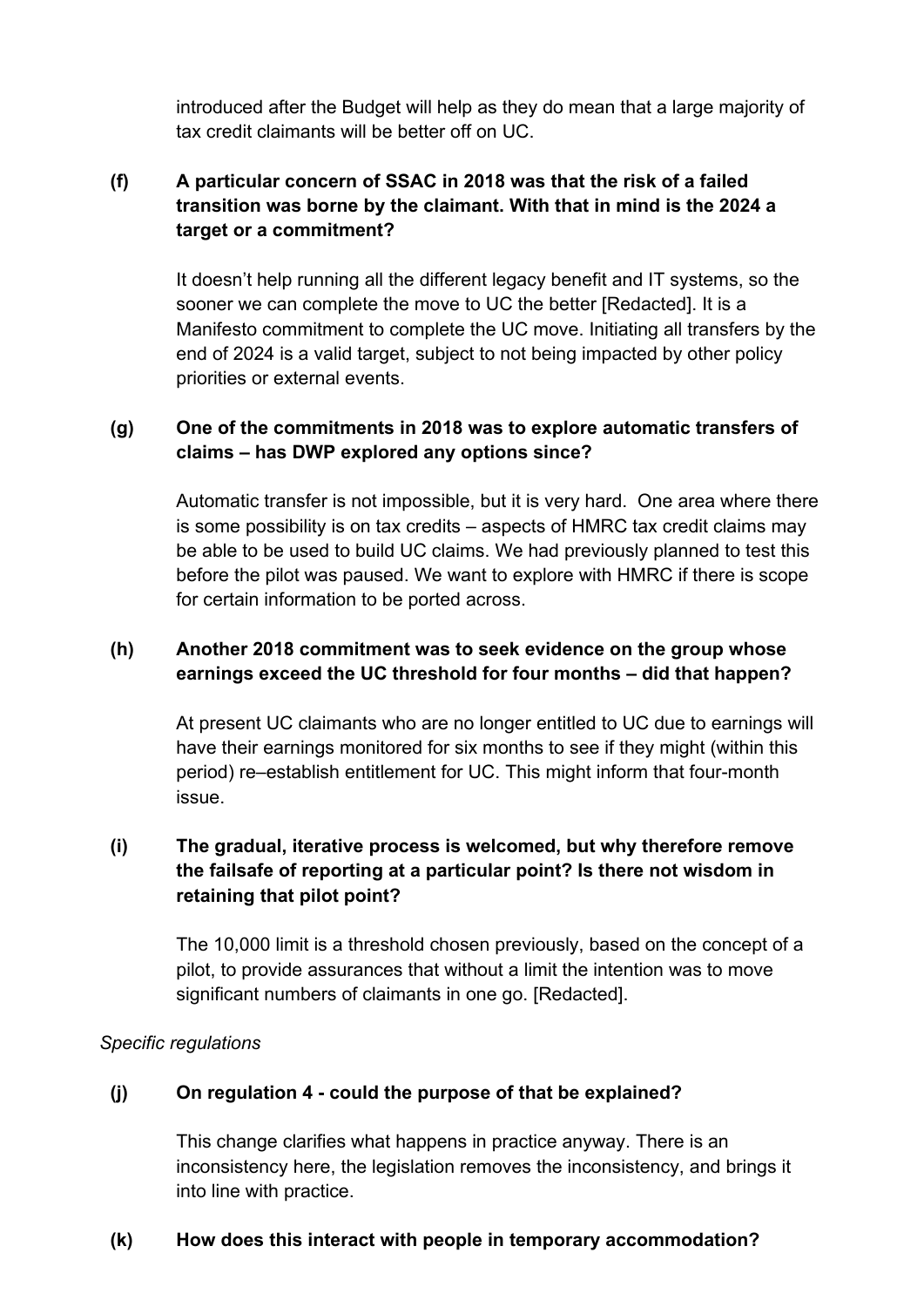An award of housing benefit for those in temporary accommodation (and specified accommodation) does not terminate on claiming UC. Paragraph 3 of article 7 of UC Commencement Order No. 23 ensures claimants in temporary accommodation are not prevented from claiming housing benefit. This saving will be maintained in the commencement order meaning there is no interaction between the revocation of regulation 8(1)(b) and the availability of housing benefit to claimants in temporary accommodation.

### **(l) On regulation 5 – could the purpose of that be explained?**

This aligns the approach to termination of legacy benefits for couples issued with a migration notice who separate, so it is the same as that in the case of natural migration. Existing Regulation 47(2) provides that if one member of the couple makes a claim for UC all legacy benefits to both members of the couple are stopped. That is revoked by these regulations. So, instead now it will be the case that the member claiming for the couple stays on legacy benefits if their ex-partner claims UC.

## **(m) The migration notice gives them three months to apply – is there a danger that applicants will not report changes in the circumstances of their benefit unit during that period?**

People should be declaring changes of circumstances in the normal way. This is stated as a requirement in the existing regulations. The changes proposed therefore bring these regulations in line with natural migration and addresses the backdating point, as the legacy benefit will continue for one of the people. The original regulations on this had a one-month migration notice period, following the SSAC report of 2018, which said that it should be longer, it was changed to three months.

## **(n) There is a difference between the tax credit and UC definition of couple. Also, the removal of this provision takes out the three-month backdating possible and reverts to the standard one month. Is one-month sufficient protection?**

A month is the normal backdating provision and backdating beyond that creates difficulties as there would be a need to consider earlier assessment periods for backdating purposes. In terms of the differences in definition of a couple, there is a subset of tax credit claimants who can claim as couples but who can live in different addresses. That detail is something that will be looked at in the discovery phase.

## **(o) On regulation 7 and the full-time education (FTE) change – are there any patterns amongst people who lose UC for short periods whilst still doing the same course of education?**

FTE students have inadvertently been given more protection than other claimants get. The original intention had been to make sure students didn't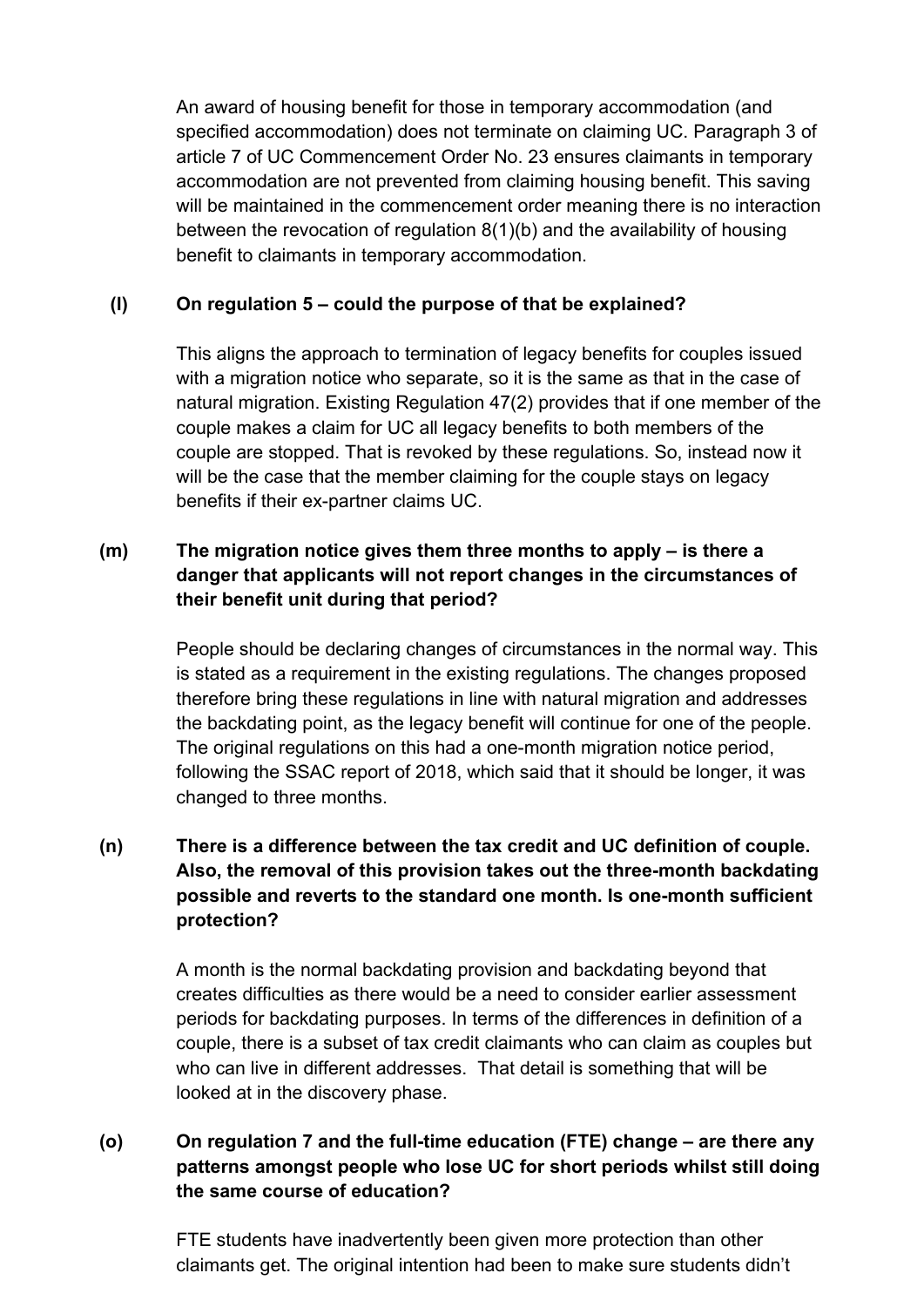lose their benefits at the point of moving to UC. However, it was not realised that in ensuring this happened the regulations allow for full-time students to have their transitional protection reinstated long after if they claim UC again while still on their course. The numbers who this might apply to are not known, but they would be expected to be extremely low. This applies to those with childcare costs, in that UC doesn't pay childcare costs for student study. Where childcare costs fluctuate whilst someone is in study, this should not have an impact. So, if they started work during the summer and therefore came off UC due to earnings, if they applied again within four-months they would keep their TP.

## **(p) This regulation has the character not of a mistake but of a failsafe. Are there no circumstances where the TP would now be lost following this change?**

None that we can think or that are common occurrence. The kind of shortterm loss of UC referred to is picked up by the four-month rule. TP is still paid as part of a UC claim if a reapplication is made within four months, where your earnings take you off of UC.

## **(q) This change doesn't make the migration work any faster - so is there a money saving imperative, rather than just a speed imperative?**

TP ensures eligible claimants receive an equivalent benefit award at the point of transfer to UC. However, this is not an indefinite award. It can be eroded where there are subsequent changes of circumstances. The regulation originally ensured legacy benefit students who didn't meet the FTE definition in UC, received this protection and they could keep TP whilst on that course. However, accidentally it was written so even if they have a change of circumstances and come off UC, then they reapply much later (but whilst they are still on the course) they could still get TP. It is not about saving money, rather it is just about correcting the legislation so the intent of TP is consistently applied to all claimants. The presence of this anomaly could also provoke challenge from other cohorts that they are not being treated equally.

#### **(r) On the discretionary hardship payments (DHPs), is the Department sure that all bases are covered?**

Yes. The DHP was originally introduced because we could not pay the twoweek DWP benefit run-ons. There is a commitment to ensure migration is rolled out safely, the run-ons have been in place since summer 2020, and the advance phasing repayment period has been extended to 24 months.

**(s) Although the primary reason was for run-ons, there was another group – those people whose earnings were temporarily above the UC threshold for four months. Were DHPs a 'backstop' for that group?**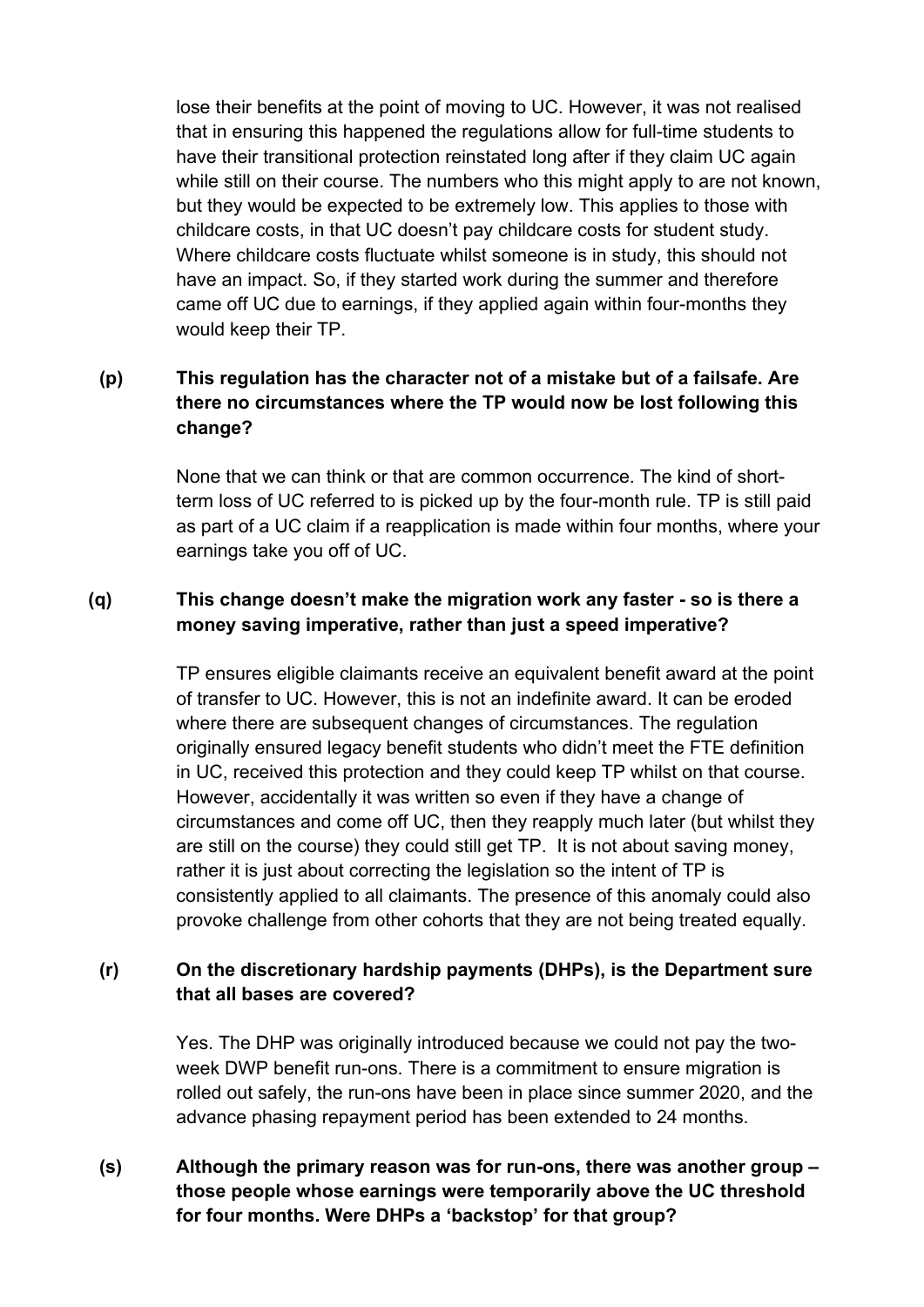TP is not intended to be there ad infinitum and discretionary hardship payments were intended for hardship at the point of transition as a result of the termination of an existing benefit. The primary purpose was to provide for the two-week run on at the point the DWP legacy benefits terminated prior to this being deliverable in the legacy systems. These people will have made the transition to UC and then been off UC for more than four months before they move back so it is thought right that if someone has been off UC for five months, they don't return to get the TP.

## **(t) Is a system being created whereby generally if a claimant is out of work there are advance payments available, but if a claimant is in work there is no advance payment - is a discrepancy between those two groups created?**

That is the current position with run-ons. Those in work will have income from employment, or if on Child Tax Credits alone, likely another source of income or capital.

## **(u) The income of people in work is already used for fixed expenditure, a recent study showed that large proportions of people in work have less than £50 in savings. The advance could be required because they are more likely to be in debt than those on benefits alone.**

There is a maturation effect going on. There used to be 60% of cases where an advance was requested, and now that is down to 40%, so there is not an exacerbation of this issue happening.

### **(v) Would the transition create that exacerbation? Is there potential to use DHPs to help in these situations?**

Rather than use a discretionary system if this was an issue then it would be appropriate to consider if a policy response was needed.

## **(w) If removing barriers to the transition is important, then in this situation you will have a long tail impact of move over to UC when using the advance payment system, with the tax credit cohort who have a lot of debt, and adding more debt to that.**

The point is recognised, some are repaying debt in the tax credit system, which is crystalised. The discovery work needs to be done on debt and payment cycles. With regard to cash flow in the Harrogate pilot it was important to get the optimum date of claim right, in line with earnings and outgoings, which was a key finding. The tax credit cohort is under a quarter of claimants.

#### *Implementation, governance and accountability*

### **(x) Moving onto the plan for the managed migration, please could an outline of that be given?**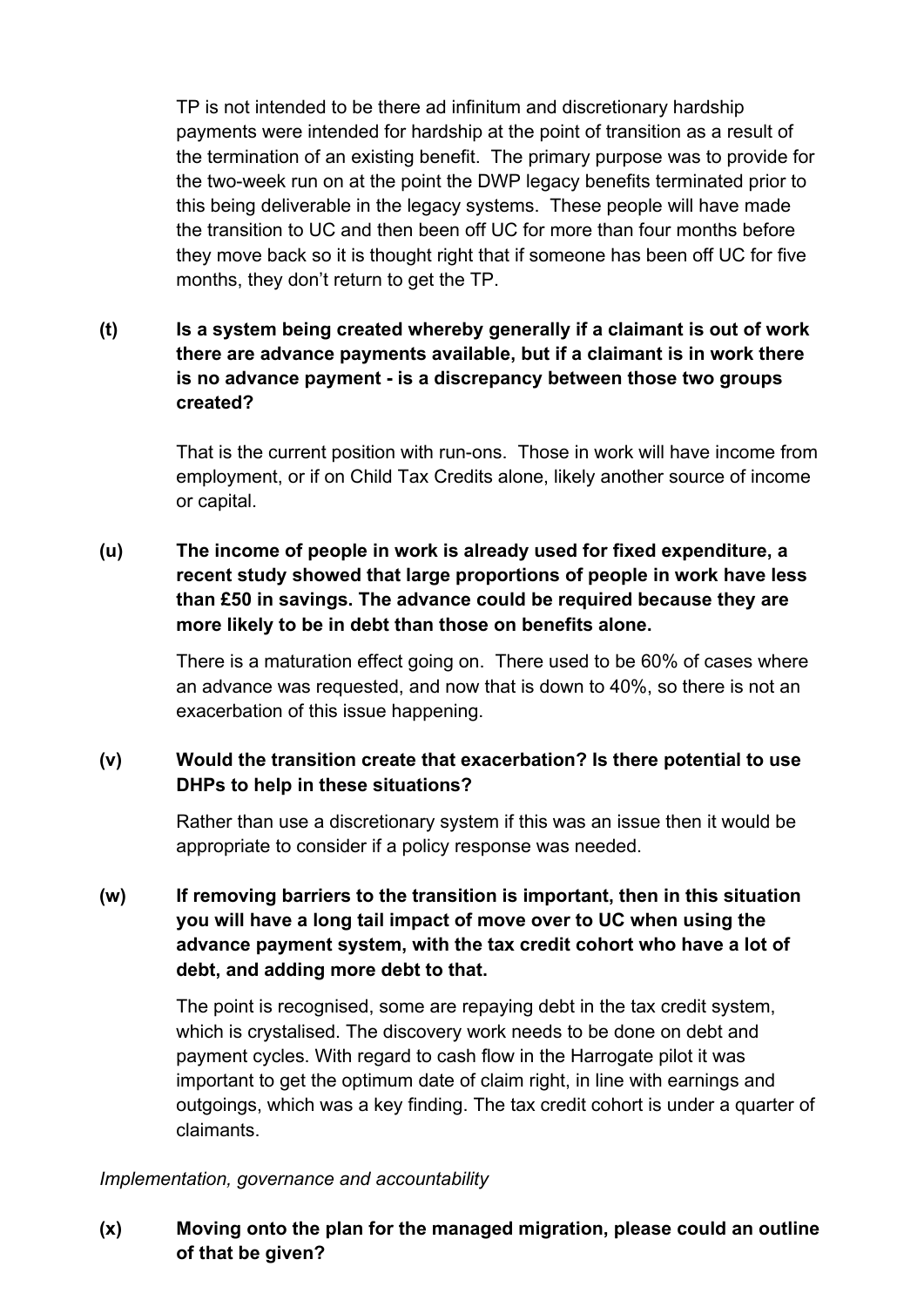One question is how can all this be done for 2024? Around 1.7 million households are estimated to be moved to UC. About a third of those will require TP – there is no financial pressure to save money on TP. The Department estimates that around 500k households<sup>[4](#page-9-0)</sup> could move to UC voluntarily and the rest will move either by natural migration or managed migration. [Redacted]. All along there will be checking that the DWP can cope, that the moves are safe and accurate and that potential problems are identified. Depending on what is found, the Department can, if deemed appropriate, press on the accelerator or the brake. [Redacted]. What does the 'discovery' phase mean? In that phase there is exploration with users, advice agencies, and other bodies to find what is the best way to move people across.

## **(y) Has DWP the capacity to cope with the unexpected? The organisation grew in response to do the pandemic. To what degree can that extra capacity be retained whilst driving through the transitional plan?**

Resources we had during Covid can be repurposed, but there will always be adjustments. [Redacted]

**(z) In terms of the exit and entry criteria for the phases, what is foreseen for the transparency, scrutiny and debate, particularly bearing in mind the 10k limit was for Parliament? Is there a plan to publish the entry/exit criteria? Will there be an equality impact assessment for this, looking at how is it panning out for different groups of people? What is foreseen for the relationship with the public, Parliament, and SSAC?** 

> Whether the entry and exit criteria are published the ultimate judgments on whether to exit one phase and enter another is down to the DWP to decide. The Department does not want to erect a series of external barriers around those specific criteria. In the 'discovery' phase it will be learned about the kind of things that will appear in these criteria – although the criteria for entering this phase is set – nothing can be laid out that far in advance.

### **(aa) Will anything be published in Parliament or anywhere else? For example, progress reports?**

The Government will consider how best to communicate progress. The amendment regulations will follow normal Parliamentary procedures.

**(bb) The historical commitment about the 10k report was about a process of public communication that could alleviate strong public concerns around UC – so, will coming just to SSAC provide that public confidence? It also provided a breakpoint to allow ramping up to happen – is there not a strong argument for that?** 

<span id="page-9-0"></span><sup>4</sup> March 2022: Reductions in the number of households on legacy benefits mean this has been revised to 200K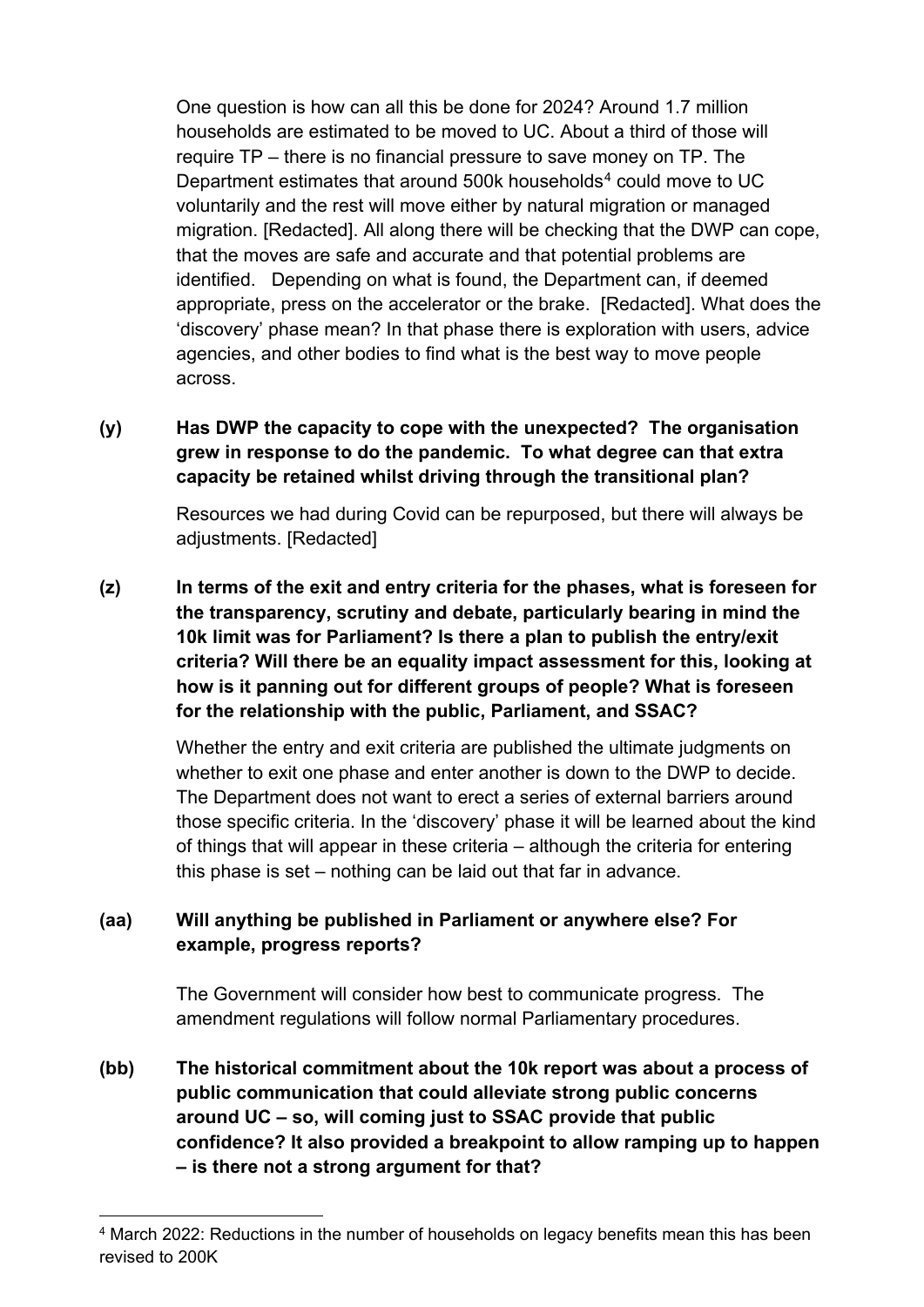It would be very helpful for SSAC to give advice in this process, and that is likely what the Committee would want to do in any event. Any commitment made must be something that the Secretary of State is agreeable to. We know SSAC will be considering what role they might have in this.

#### **(cc) What is the overall project governance?**

The entry, exit criteria, are governed by the Programme and reviewed by the Programme Board and the internal audit the National Audit Office and Infrastructure and Projects Authority. [5](#page-10-0)

#### **(dd) Could more detail be given about how the figures and estimates you provided mean that the 2024 deadline can be reached?**

There are now three million $6$  households in receipt of legacy benefits. The expected natural migration is 30-40k a month. With that factored in, voluntary migrations, cases that simply end, or people who don't move across, or who become pensioners, there will be around 1.7 million households that will have to move through managed migration. Also, there will be cases that simply end, or people who don't move across, or who become pensioners. The 100k a month figure for transfers is just a heuristic, the actual number may be different, once we have processes and systems we can model after Discovery but these are the estimates (based on earlier work) to put a stake in the ground.

### **(ee) With the original 10k pilot figure there was debate about whether that figure was large enough to be properly representative – is it?**

That 10k was not meant to be a representative sample, it was not trying to replicate Great Britain, it was there in part to emphasise to some external stakeholders that DWP wouldn't move to large volumes before completing preparatory work in the Pilot. The anxiety then was large volumes could overwhelm the system. Of course, Covid has shown large volumes can be dealt with where a system is well built and tested.

The point of the Discovery phase is to find gaps and learning by failing on occasion – it in effect replaces the need for a 10,000 limit. And we have demonstrated before that the Department takes a responsible approach to testing. [Redacted]

**(ff) Would scaling up happen after test process and evaluation? The concern is that scaling happens before there is the learning – the 10k reassurance forced a pause and conversation and gave reassurance.** 

<span id="page-10-0"></span><sup>&</sup>lt;sup>5</sup> The Programme is also accountable to the Secretary of State.

<span id="page-10-1"></span><sup>6</sup> As of March 2022 is this estimated to be 2.6m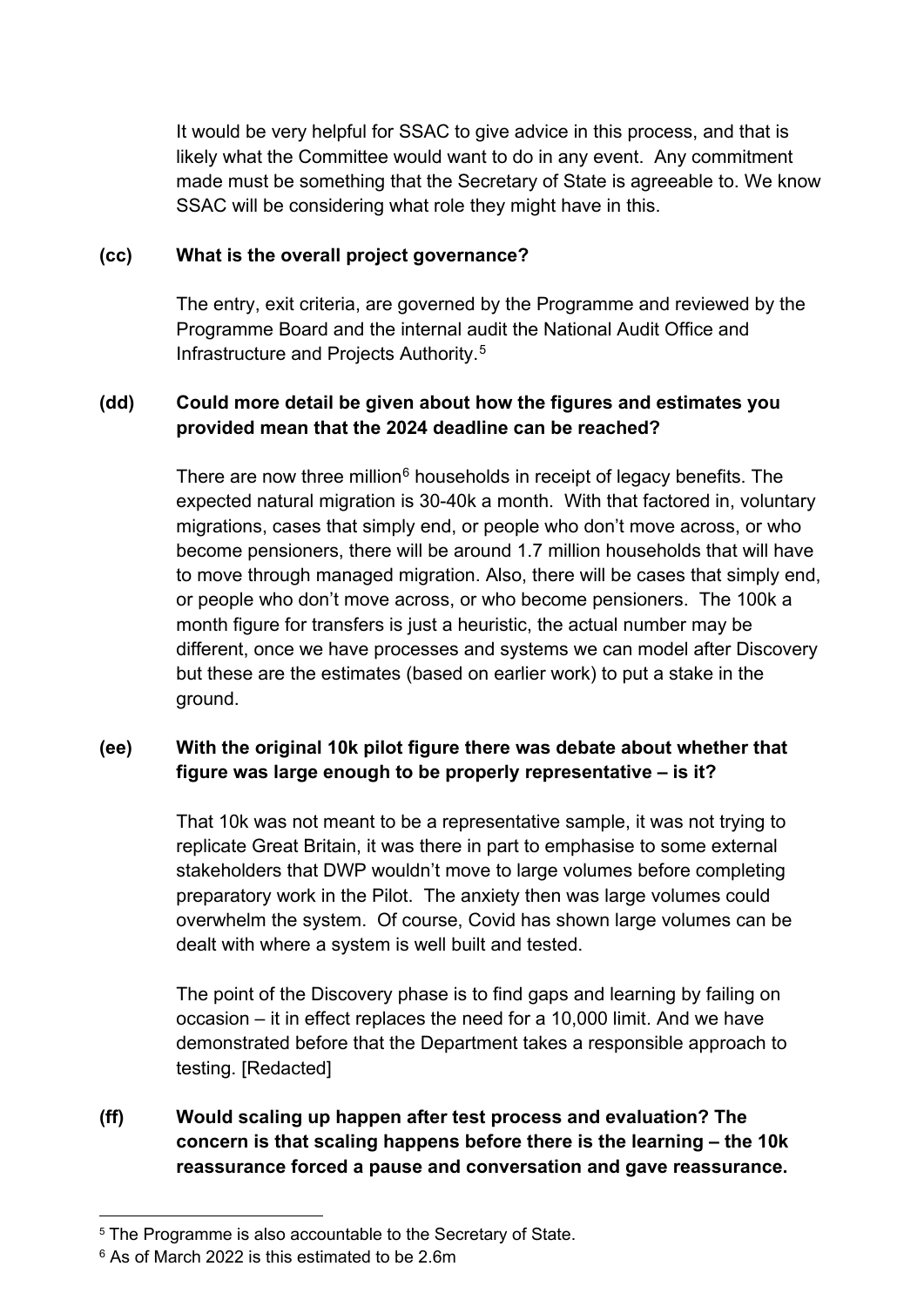There will be constant scaling, growing into the volumes. There was 20 people at the start in Sutton, then you build and build, gradually increasing the number of offices to which you roll-out. The safest and best way of doing this is key, can this be executed, rather than pushing people. [Redacted]

## **(gg) The binding constraint here is the ability to terminate legacy benefits and making sure claimants have a route to UC. There needs to be safe termination and flow onto UC, and you choose the sequence to trigger terminations.**

The Department needs to be able to safely move claimants to UC. DWP know DWP benefits, Local Authorities know Housing Benefit, HMRC know Tax Credits. The challenge is to work out how these claimants can be safely moved across to UC. Because there are so many different benefit combinations, we need to be careful not to accidentally pull a group across when the process is not ready or yet built. That is why the discovery phase, rather than any 10,000-claimant limit, is what is important.

3.4 The Chair noted that, while the Committee was content with many of the proposals, it had identified some concerns – in particular on the effect of regulation 9 which removed the 10,000 cap on migration notices - on which it intended to write to the Secretary of State, together with some potential mitigations for her consideration. The Committee would await a response to those concerns before completing the statutory scrutiny process.<sup>[7](#page-11-0)</sup>

## **4. The Universal Credit and Employment and Support Allowance (Amendment) Regulations 2022**

4.1 The Chair welcomed Marie Cousens (G7, Health, Conditionality and Self-Employment), Manjula Pelpola (G6, Health, Conditionality, Sanctions and Hardship Payments Policy) and Dan Gatland (SEO, ESA, IIS, DMA Policy and Performance).

4.2 Introducing the regulations, Marie Cousens explained the purpose was to standardise and streamline the process for terminally ill (TI) persons, those who claim under the Special Rules for Terminal Illness, claiming benefits. These regulations remove the need for a TI person to sign a claimant commitment, which makes the process easier and quicker for claimants.

4.3 The Committee asked the following main questions in discussion:

**(a) These regulations apply for Universal Credit (UC) and Employment and Support Allowance (ESA). Is there an instance where a TI person is claiming Jobseeker's Allowance (JSA) – if so, why not apply that rule there?** 

<span id="page-11-0"></span> $7$  Exchange of correspondence between SSAC's Chair and the Secretary of State and Minister for Welfare Delivery can be found at annexes D, E and F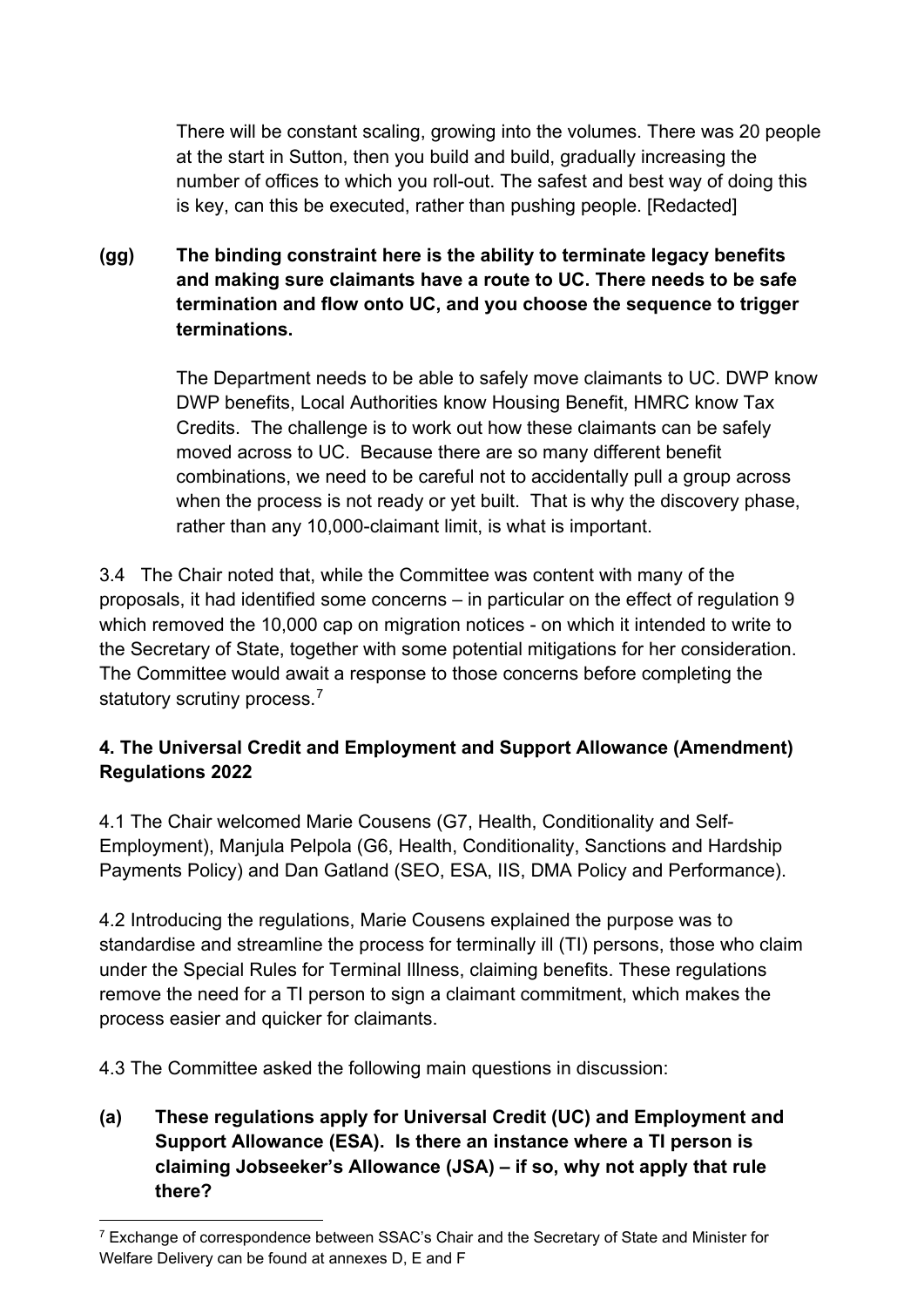Normally TI persons are too ill to be seeking work. A person would therefore either make a claim to NS ESA if they had paid sufficient contributions; and/or they would make a claim to Universal Credit if they met the criteria for that. Also, the special rules that apply in ESA and UC do not apply in JSA.

## **(b) Do General Practitioners (GPs) have to complete the form? Is there any concern that certain people may struggle to navigate the system required to get their TI diagnosis signed off, and therefore that some TI persons may not be captured due to this step in the process?**

The forms can be completed not just by GPs but by a number of other relevant healthcare professionals (e.g. cancer or palliative care nurses), and other evidence can be accepted if they struggle to have that form signed. The Department has completed an evaluation into how the benefits system supports people nearing the end of their lives. The change to the eligibility criteria from death expected in six months to death expected in 12 months will be introduced in due course, which will align it with NHS rules, and capture more people through the Special Rules.

#### **(c) What if the person lives beyond the 6-month period?**

The award given to the TI person is for three years. At the end of that period, it can still be extended following a light touch review and if the person is still alive.

## **(d) Where someone is the partner of a TI person, they do not get the clamant commitment waiver, and also the fact of the TI is treated as confidential from the other partner. Does the Department ask the TI person if this information can be disclosed to the partner, and what happens to the partner in these difficult circumstances?**

All claimants are treated as individuals. It is up to the TI person to consent to disclosing information to their partner. Where the partner does know the circumstances then there is careful listening to the situation, and flexible and tailored easements can be applied, conditionality can be reduced, and there is an option to suspend any activity for a period of time.

## **(e) In terms of the rationale for these regulations, is it thought it would be unreasonable for anyone with TI to do a claimant commitment, because if so, is that not already covered by the existing regulations? Is DWP aware of any cases where a TI person was not already given a waiver?**

Perhaps it would not be unreasonable, just unnecessary. Currently someone with TI may still be asked to give a claimant commitment, and this change is to ensure that cannot happen. However, this change has not been prompted by any known instances of this happening, but rather on the possibility it might.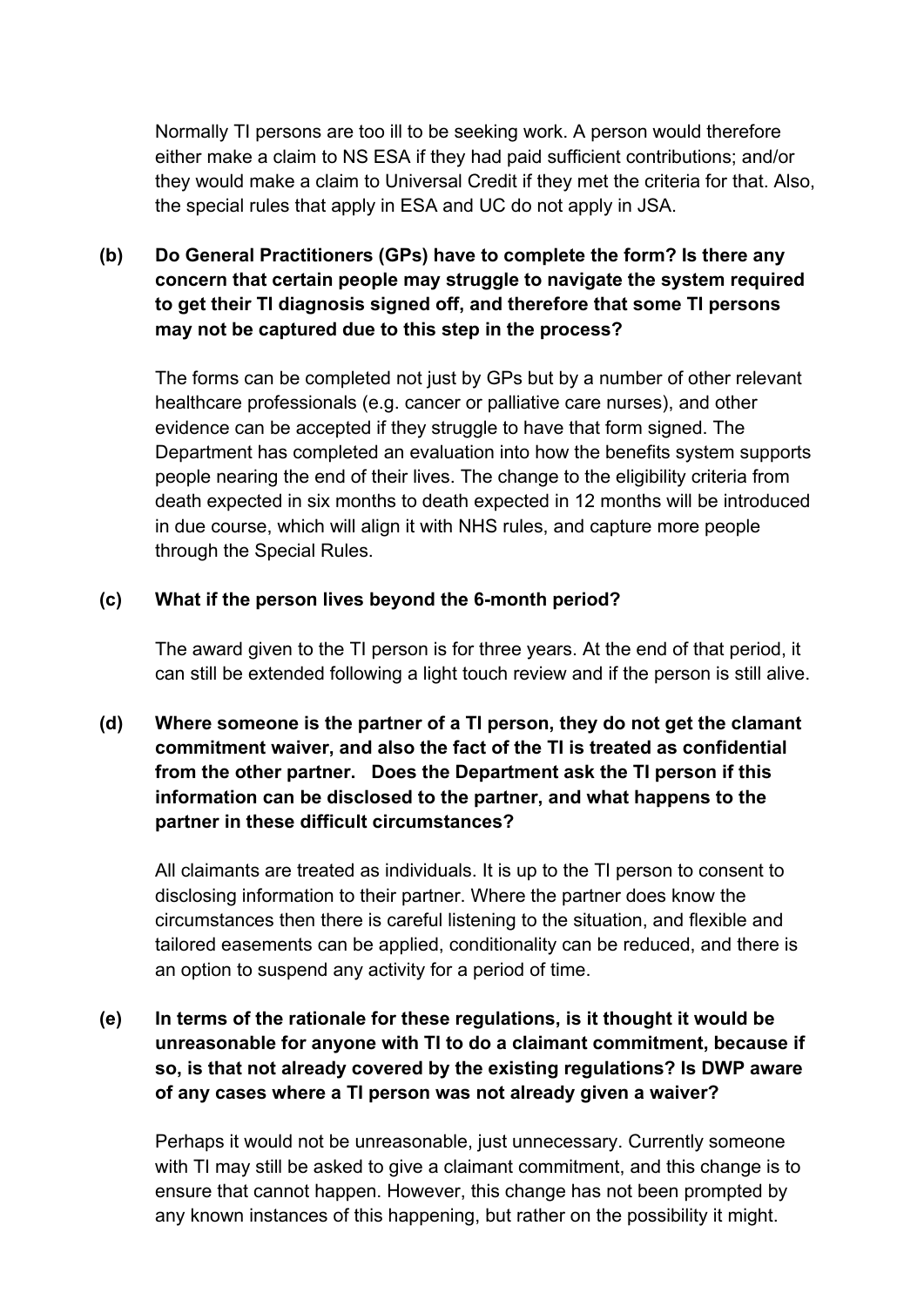4.4 The Committee agreed that these regulations could proceed without the requirement for their formal reference.

## **5. Private Session**

*[RESERVED ITEM]*

*Date of next meeting*

The Committee's next meeting was scheduled to take place on 26 January 2022.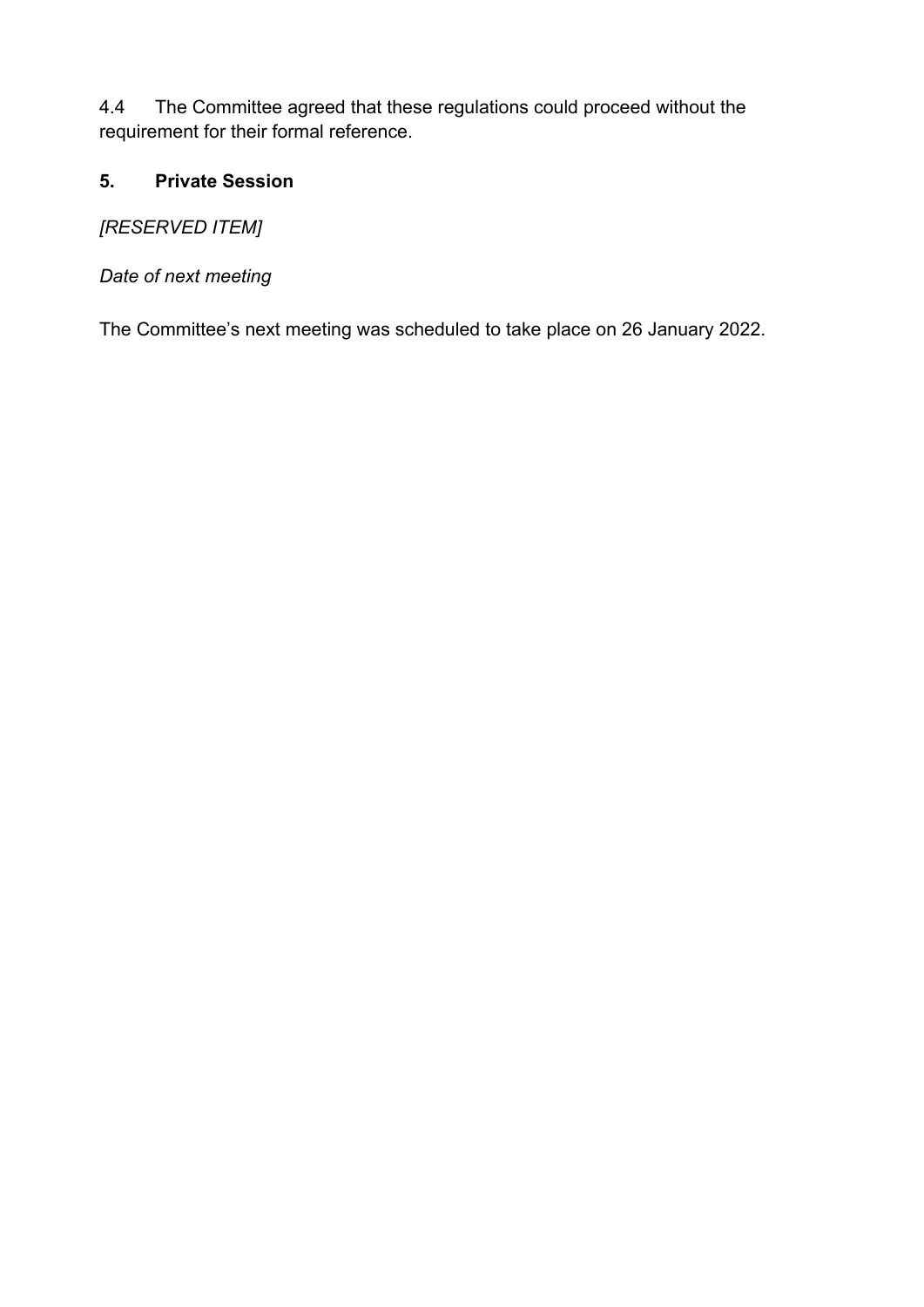# **Attendees**

### Guests and Officials

| Item $2$ :   | Dave Higlett (Head of UC Legislation Team)<br>Trevor Pendergast (G7, Senior Manager, Universal Credit)<br>Andrew Milner (SEO, Debt Policy)<br>Darren Bird (Observer)<br>Oliver Tanner (Observer)                                            |
|--------------|---------------------------------------------------------------------------------------------------------------------------------------------------------------------------------------------------------------------------------------------|
| Item 3:      | Neil Couling (Director General, DWP Change and Resilience)<br>James Calverley (G7, UC Policy)<br>Graeme Connor (Deputy Director, UC Analysis and UC Policy)<br>Dave Higlett (G6, UC Policy)<br>Beatrice Fannon (Observer)                   |
| Item 4:      | Marie Couzens (G7, Health Conditionality, Self-Employment)<br>Manjula Pelpola (G6, Health, Conditionality, Sanctions and<br>Hardship Payments Policy)<br>Dan Gatland (SEO, ESA, IIS, DMA Policy and Performance)<br>Lloyd Davies (Observer) |
| Secretariat: | Denise Whitehead (Committee Secretary)<br>Jaishree Patel (Assistant Secretary)<br>Richard Whitaker (Assistant Secretary)<br><b>Gabriel Ferros (Assistant Secretary)</b>                                                                     |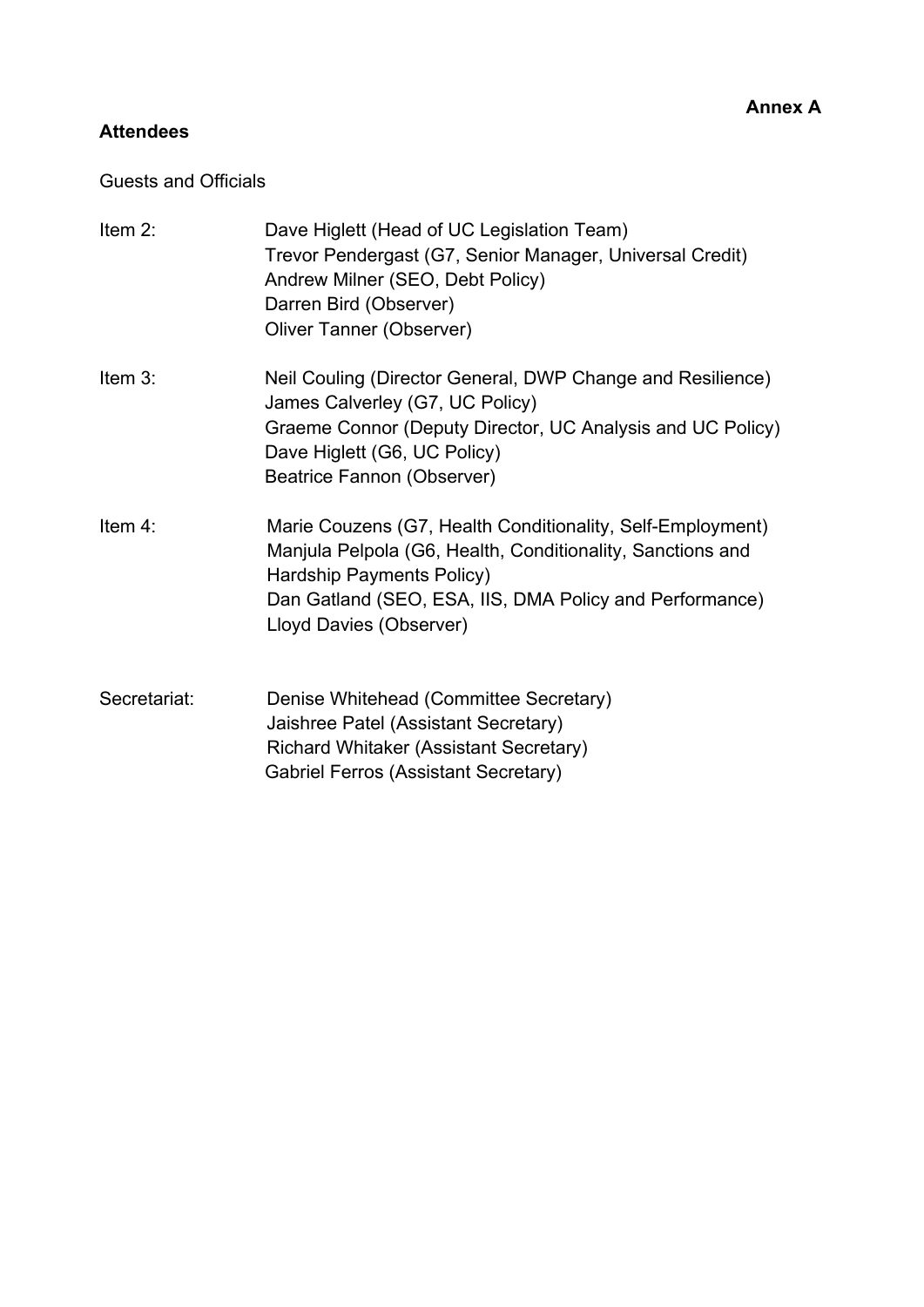#### **Annex B Letter from Stephen Brien, SSAC Chair to David Rutley MP Minister for Welfare Delivery, 14 December 2021**



David Rutley MP Minister for Welfare Delivery Department for Work and Pensions Caxton House 6-12 Tothill Street London SW1H 9NA 14 December 2021

Dear Minister.

#### **The Social Security (Income and Capital Disregards) (Amendment) Regulations 2021**

The Committee undertook a statutory scrutiny of the above-named regulations at its meeting on 8 December. Following careful consideration of the proposals, the Committee decided that, under the powers conferred by Section 173(1)(b) of the Social Security Administration Act 1992, it does not wish to take these regulations on formal reference and agreed that they may proceed accordingly.

The Committee welcomes the spirit of these regulatory changes in enabling claimants of means-tested benefit to have certain compensation payments disregarded as income or capital, leaving their benefit unaffected. However, during our detailed consideration of the proposals, we were of the view that the following aspects of the regulations required further clarification by the Department:

- **How does the Department account for income derived from the capital of compensation payments?** Where capital from compensation is used in such a manner that it generates income, will it be disregarded and - if so - how?
- **How does the Department identify that the capital held by a claimant is the compensation payment as opposed to capital derived from any other source?**  As the disregards apply indefinitely, how does the Department determine that the capital held continues to form part of the compensation payment? If it is not practice for the Department to determine the sources of capital held, what consideration has been given to the risk associated with applying a disregard indefinitely?
- **Are the use of Trusts in relation to these compensation schemes underutilised?** In personal injury compensation cases the disregard is limited to 12 months, after which the monies must be placed in a trust or annuity if it is to remain disregarded. This has the advantage of placing the compensation monies in a clearly defined separate space from any other sources of capital. Has any consideration been given to whether the use of trusts would be a useful mechanism for overcoming the problem of identifying the capital source?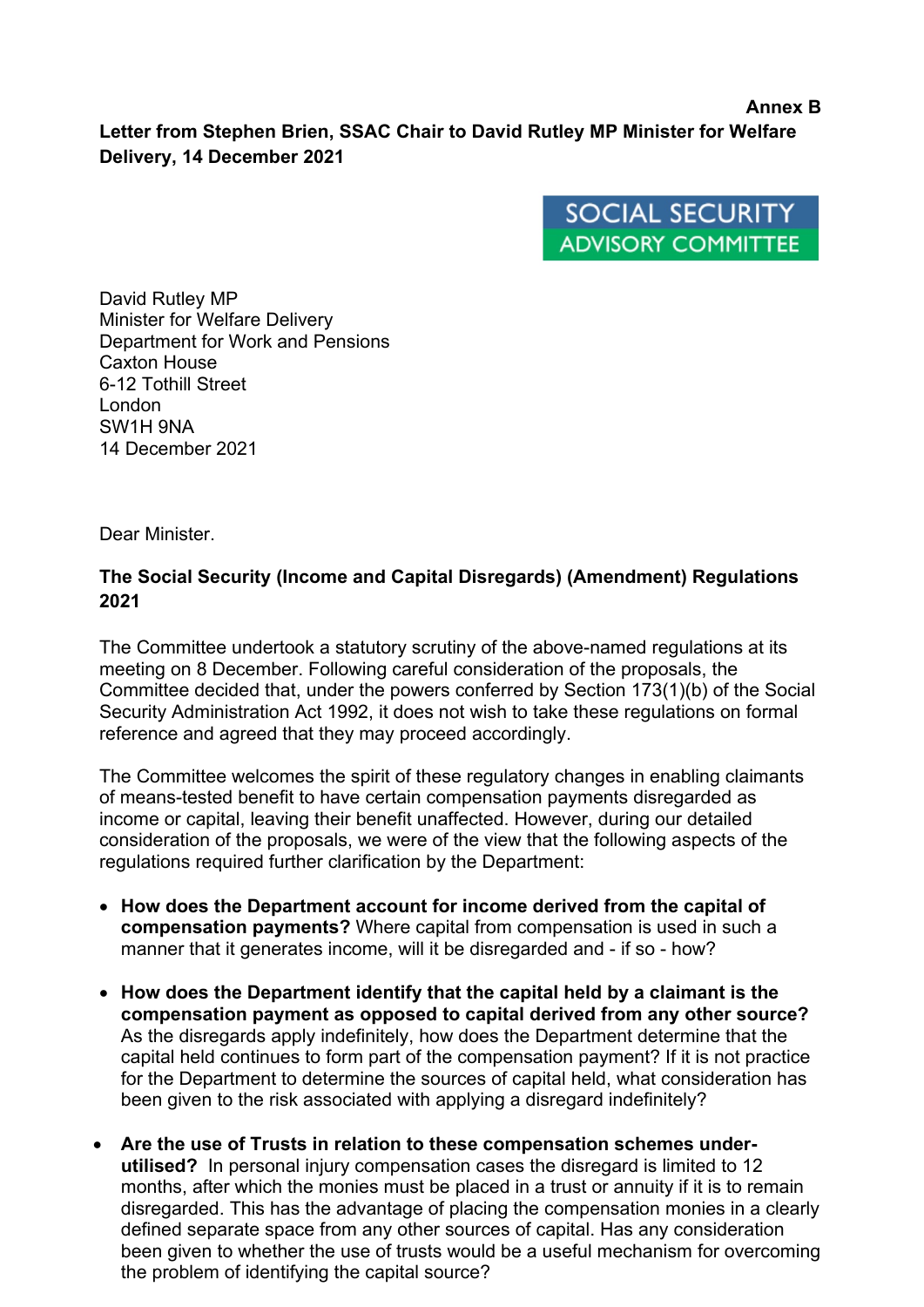The Committee would be grateful for clarity on these questions and confirmation of your assurance that these issues will be carefully considered by the Department, and that a full written response will be provided to us at the earliest opportunity.

In closing, I would like to place on record the Committee's thanks to Dave Higlett and his team who, in recognition of the fact the regulations were due to be laid just two days after our meeting, took proactive steps to brief the Committee on the main aspects of the proposals in November.

I look forward to discussing these issues further when we meet in early January.

A copy of this letter goes to Lady Stedman-Scott, Jonathan Mills and Dave Higlett.

 $K_{\cdot}$ 

Stephen Brien SSAC Chair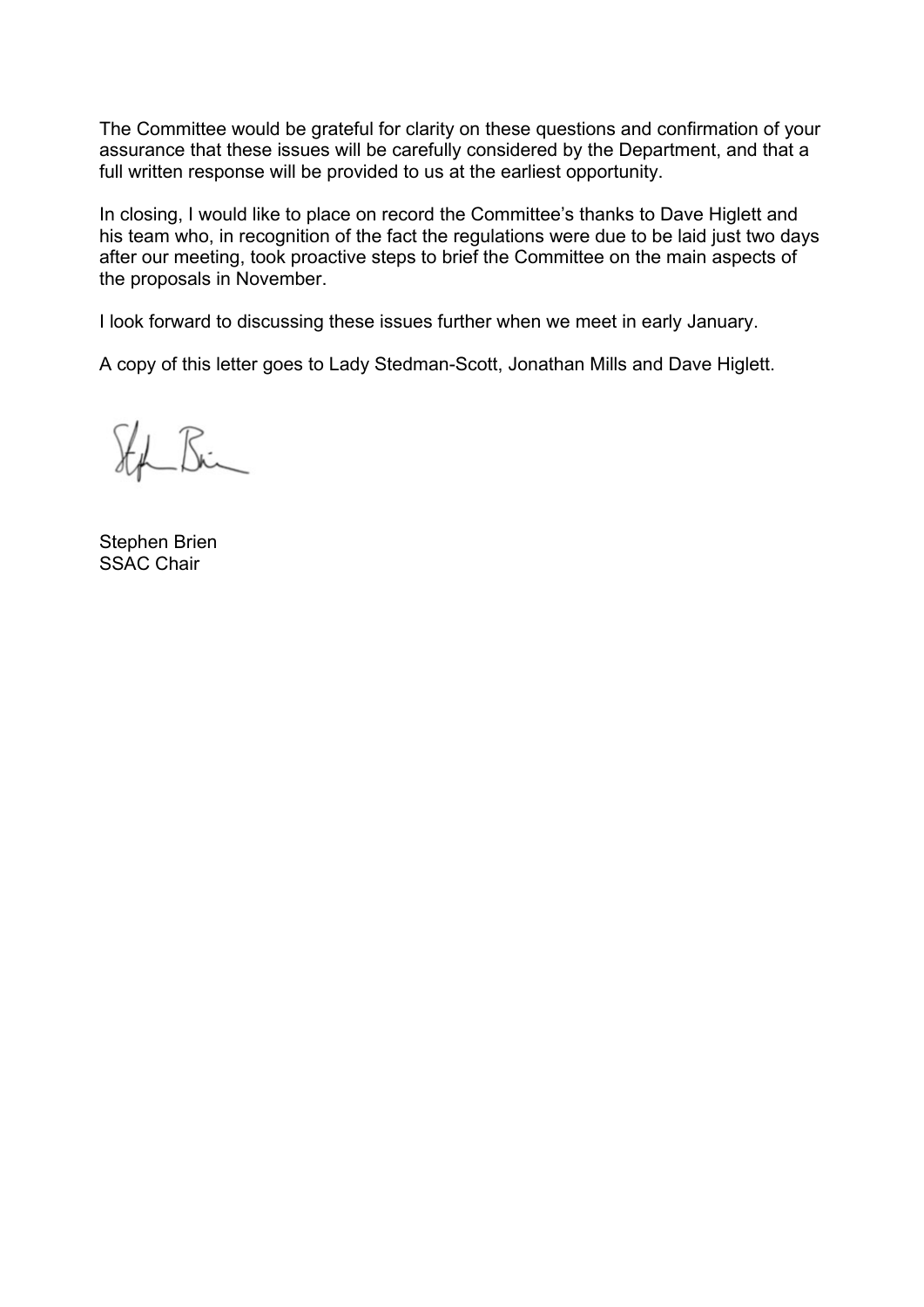**Annex C Letter from David Rutley MP Minister for Welfare Delivery to Stephen Brien, SSAC Chair, 12 January 2022**



Minister for Welfare Delivery 4<sup>th</sup> Floor Caxton House Tothill Street LONDON SW1H 9DA

**[www.dwp.gov.uk](http://www.dwp.gov.uk/)**

Dr Stephen Brien Social Security Advisory Committee Caxton House Tothill Street London SW1H 9NA

12<sup>th</sup> January 2022

Dear Stephen,

#### **The Social Security (Income and Capital Disregards)(Amendment) Regulations 2021**

Thank you for your letter of 14 December 2021.

You raise several issues with the way that capital and income disregards operate within Universal Credit and indeed within the legacy benefits Universal Credit is replacing.

Universal Credit has two separate regimes dealing with the disregard of compensation payments:

- Regulation 75 relates to personal injury compensation:
- Regulation 76 relates to specific compensation schemes.

Broadly speaking both these provisions allow personal injury and the other specified categories of compensation to be disregarded both as unearned income and capital. There are differences between the provisions, mainly that regulation 75 provides only a 12 month disregard, unless the payment is put into a trust, in which case the disregard become indefinite. No such condition applies in regulation 76.

I note that in your letter you refer to the regulations achieving a disregard of capital and income payments from schemes established or approved by the Secretary of State to compensate for historical institutional child abuse in the United Kingdom, and from the Home Office's Windrush Compensation Scheme. That is the aim of the amendments, that payments from such schemes, whether they be in the form of income or capital, will not affect entitlement to means-tested benefits.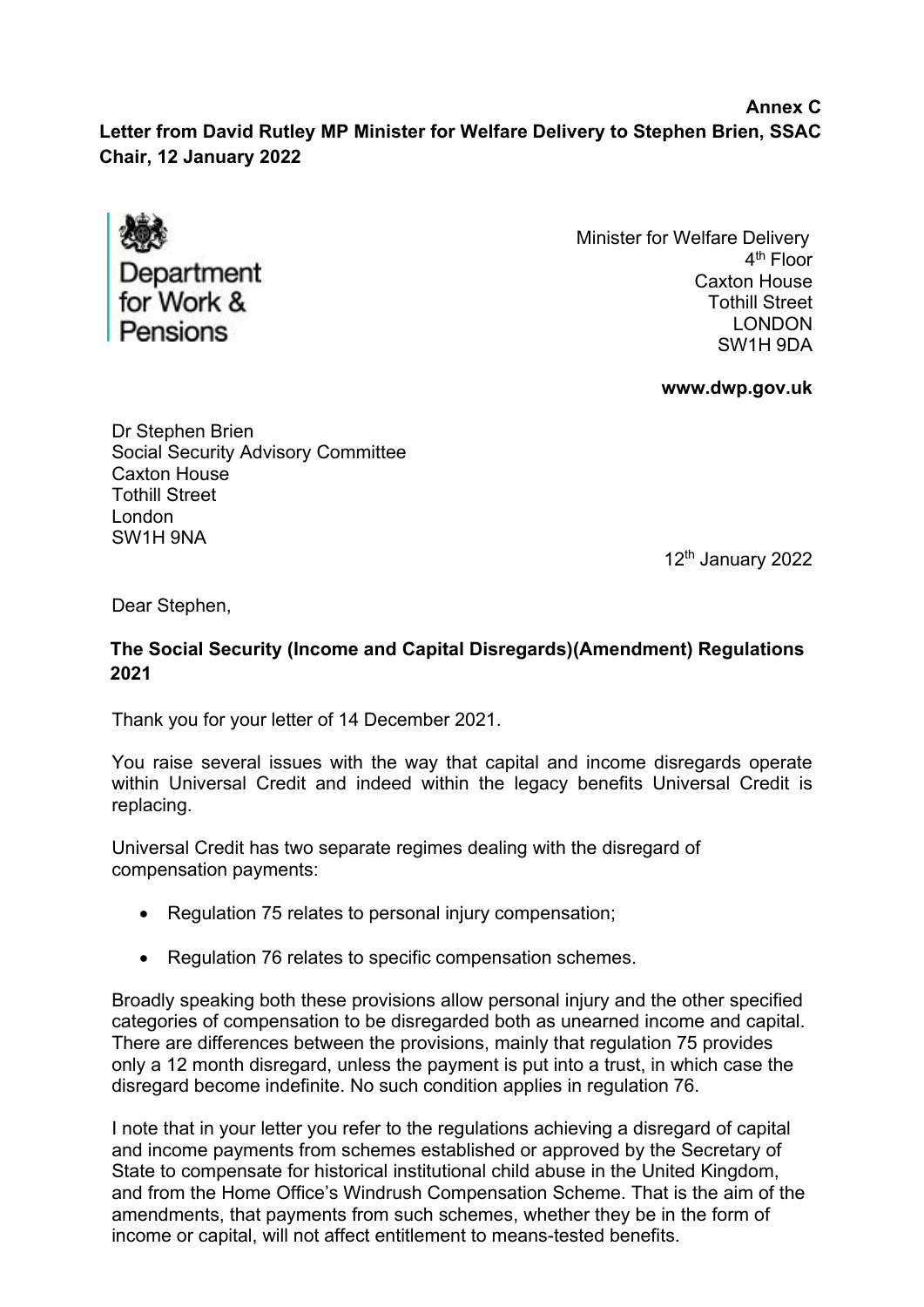The questions you pose in your letter in essence refer to what happens thereafter once that initial policy aim has been achieved. That then opens wider issues about the treatment of disregarded capital, beyond and including the payments made under the schemes covered by the amendments. Turning then to the specific questions in your letter:

**1. How does the Department account for income derived from the capital of compensation payments? Where capital from compensation is used in such a manner that it generates income, will it be disregarded and - if so - how?**

Universal Credit: only counts unearned income if it is listed in Universal Credit Regulation 66. This is unlike legacy benefits, which count all income other than earnings unless specifically disregarded.

- Interest, dividends and rental income: these types of income are not listed in regulation 66 because Universal Credit calculates an assumed income yield from capital. For every £250, or part thereof, of capital over a threshold of £6,000, an income yield is assumed. This is similar to rules in legacy benefits). For example, someone with capital of £6,100 would have Universal Credit reduced by £4.35 per month and a person with £6,400 would have benefit reduced by £8.70 per month. Assumed income yield is not calculated on capital that is disregarded;
- Income from an annuity or trust: these forms of income are listed in regulation 66, but there is a specific exemption where an annuity is purchased with personal injury compensation or where the capital used to establish the trust was personal injury compensation or capital from a special compensation scheme covered by regulation 76. In Universal Credit, if the recipient places the money into a trust any income derived from the trust is disregarded. Where the capital that is disregarded generates actual income that is not taken into account as unearned income, and is not spent, it will be added to the person's capital by virtue of UC regulation 72(3) (and note there is no specific provision in UC for disregarding the capital that is derived from such income as this would require it to be separately identified).

Legacy benefits: in legacy benefits all forms of income are counted unless specifically disregarded. Therefore, legacy benefits have provisions which simply disregard any income from capital where that capital is from (or derived from) special compensation schemes.

#### **2. How does the Department identify that the capital held by a claimant is the compensation payment as opposed to capital derived from any other source?**

Universal Credit: the Department does not attempt to distinguish the capital derived from a compensation payment from other capital (with the exception of personal injury compensation that has been placed in trust). Wherever a claimant has received a payment of capital which is disregarded, whether indefinitely or for a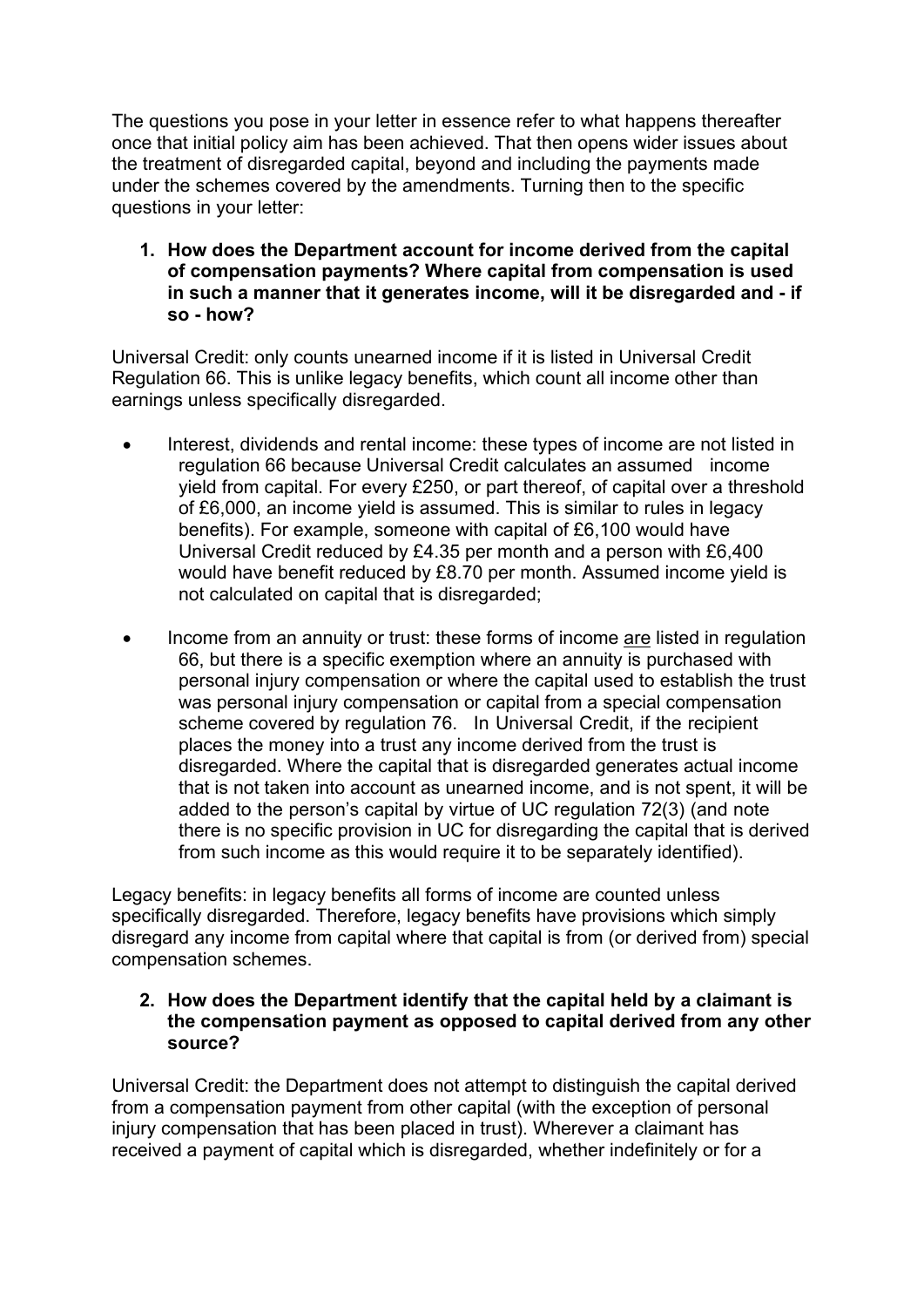prescribed period, their capital threshold is effectively increased by the amount of theoriginal payment for the duration of that period. This is regardless of whether it was simply paid into a bank account with other funds or held or invested elsewhere.

There are some differences between Universal Credit regulations 75 and 76, largelyderived from the provisions in the legacy schemes. Specifically, a payment of personal injury compensation has a general disregard for 12 months, after which it must be used to purchase an annuity or be placed in trust (and then income from annuity or the trust is specifically disregarded) whereas regulation 76 allows for an indefinite disregard.

Legacy benefits: in legacy benefits capital held from compensation payments needsto be separately identified from other capital because the relevant regulations provide for a disregard of any capital resource "derived" from that capital. (This means that where the income generated from an asset that is disregarded is addedto a person's capital, that capital is also disregarded). However the provisions regarding capital from personal injury compensation are the same as those for Universal Credit (a general 12 month disregard followed by an indefinite disregard where the compensation is held separately in a trust).

We have taken steps to encourage claimants to declare payments which are disregarded, so that a note can be placed on the claim, so if a check of capital assets is undertaken, we would be able to determine that certain assets should bedisregarded.

#### **3. Are the use of Trusts in relation to these compensation schemes under- utilised?**

We have no evidence to that effect. The point here though seems to be whether a similar approach could be adopted to special compensation payments (i.e. making the full disregard conditional upon placement of the monies in a trust). That would need consideration in the round, for example consideration would need to be given to the potential effect on people who have already received special compensation payments.

As you will appreciate, when Universal Credit was introduced there was a considerable effort made to simplify the rules dealing with income and capital and I would be content for the Committee to engage with my officials to discuss the issues further if helpful.

Yours sincerely,

La Lorry

**David Rutley MP Minister for Welfare Delivery**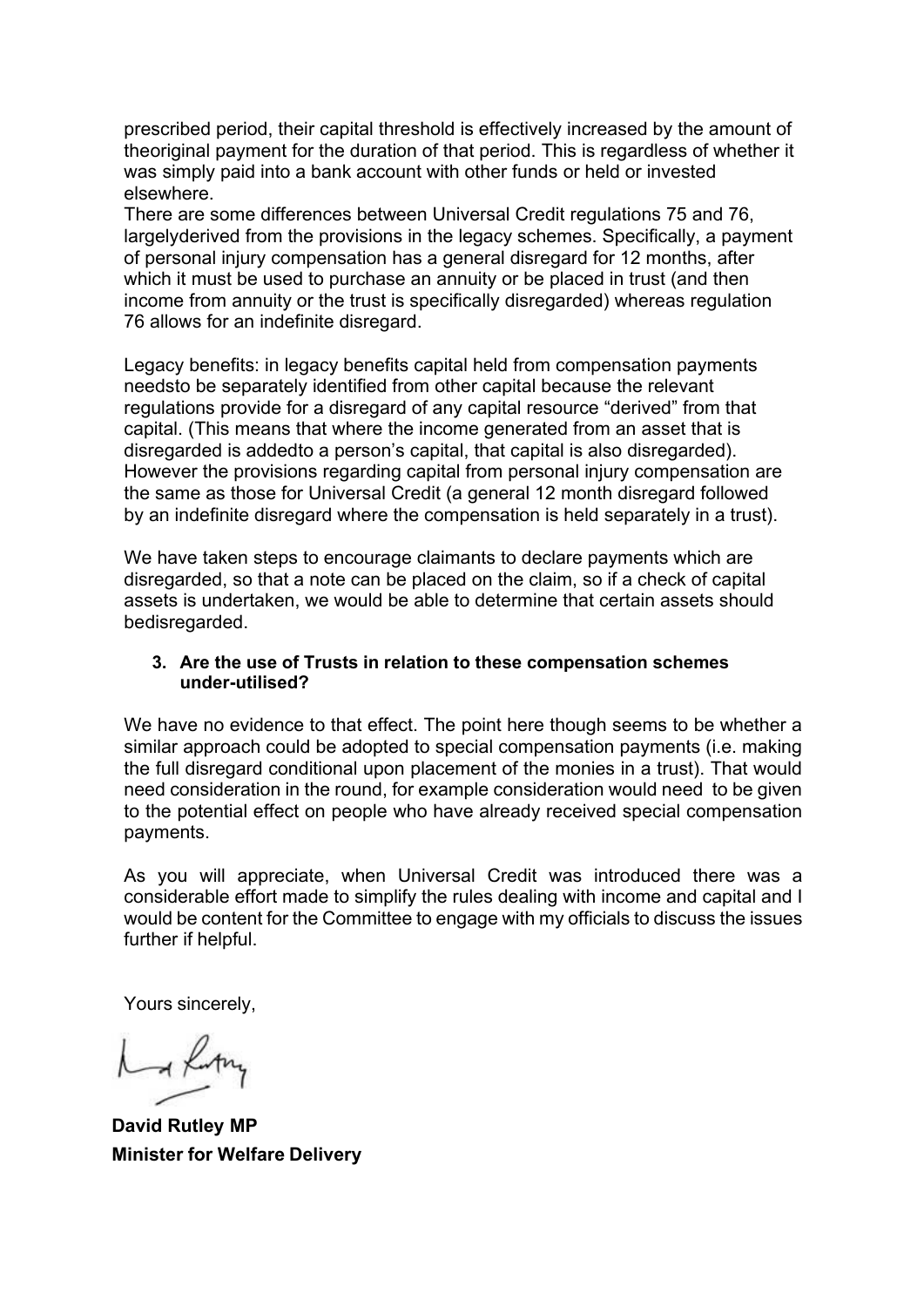**Letter from The Rt Hon Thérèse Coffey MP, Secretary of State for Work and Pensions to Stephen Brien, SSAC Chair, 13 January 2022**



**Annex D**

The Rt Hon Thérèse Coffey MP Secretary of State Department for Work and Pensions Caxton House 6-12 Tothill Street London SW1H 9NA 13 January 2022

Dear Secretary of State,

### **Universal Credit (Transitional Provisions) Regulations 2022**

The Committee undertook its statutory scrutiny of the above-named regulations at its meeting on 8 December. The Committee was content with many of the proposals. However, we have identified some concerns which we have set out below, together with some potential mitigations for consideration.

A process to move around 1.7 million households - many with complex lives - onto Universal Credit from legacy benefits creates a significant risk for both those who are reliant on these benefits and for DWP. The Committee's response to *[The Universal](https://www.gov.uk/government/publications/draft-universal-credit-managed-migration-regulations-2018-ssac-report-and-government-statement)  [Credit \(Managed Migration\) Regulations 2018](https://www.gov.uk/government/publications/draft-universal-credit-managed-migration-regulations-2018-ssac-report-and-government-statement)* set out our concerns at that time about a number of these risks, and urged the Government to take steps to ensure that those risks were carried by the Department rather than claimants being taken through this process. The existing Ministerial commitment to pause the migration process and report to Parliament was a key commitment given to Parliament as part of the scrutiny of *The Universal Credit (Managed Migration Pilot and Miscellaneous Amendments) Regulations 2019*.

We do recognise that the Covid-19 pandemic has enforced a prolonged pause in the Department's migration plans, and that there is a persuasive argument to move on from the pilot to working at greater scale. While we are supportive of a test-and-learn approach, the Committee is of the considered view that, given the extent of this undertaking, there is a need to have in place arrangements that provide public assurance through independent scrutiny of plans and proposals, particularly as the detail about the iterative test and learn process is necessarily limited at this point in time.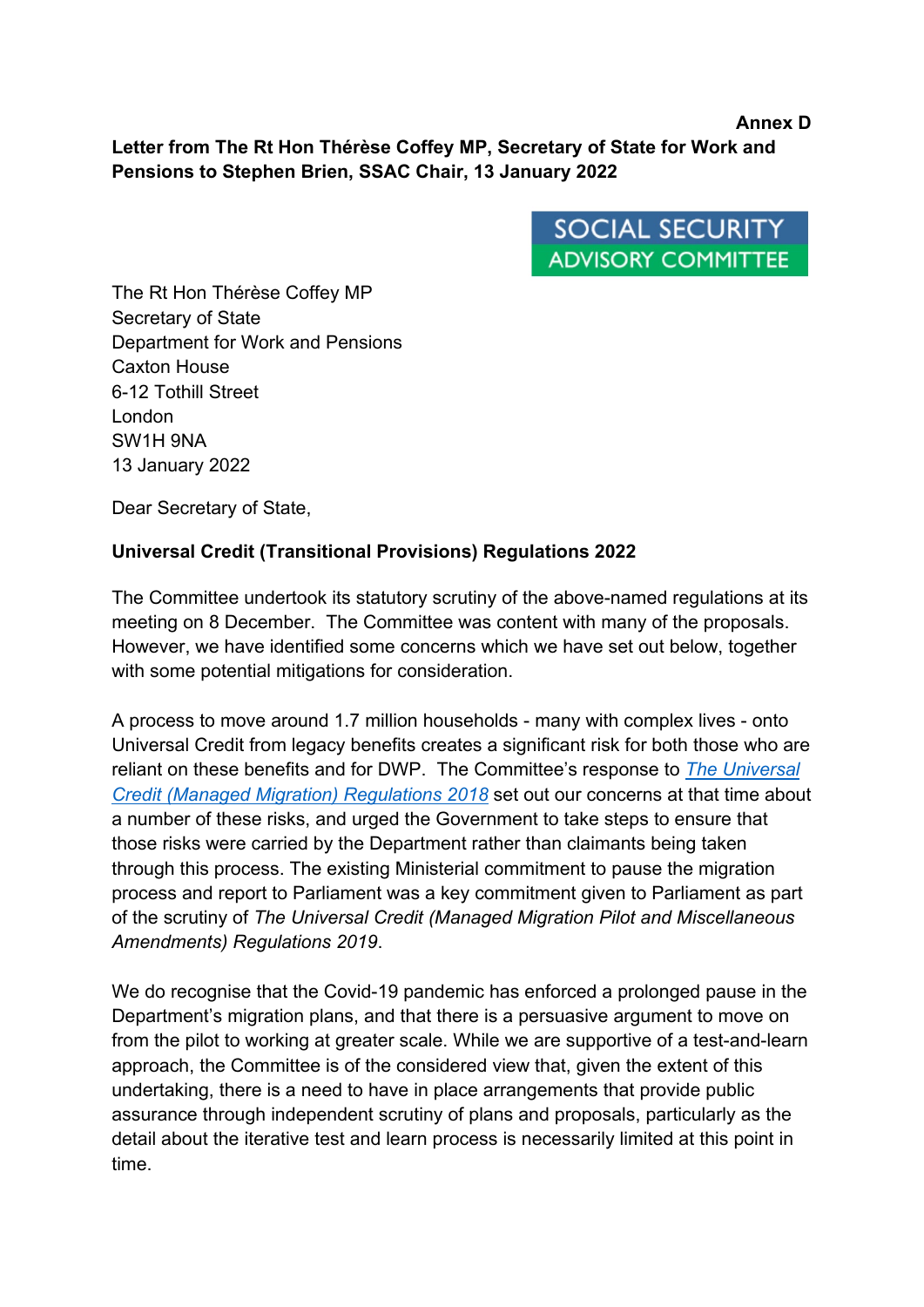The proposed regulation 9 has the effect of removing the cap on the number of migration notices (10,000) that could be issued to existing claimants on legacy benefits and the associated Ministerial commitment to report back to Parliament before proceeding further. The main conclusion from our scrutiny of these regulations was that there is a need to consider further the potential consequences of regulation 9, and we would encourage you to retain the cap. Greater clarity is required on how the process (at key points of the migration process) will be scrutinised, and what success measures are considered to be.

If, however, the Government is committed to this position, we consider it important that the Department puts alternative arrangements in place that could provide mitigation against the element of risk that these proposals introduce, by providing independent oversight and assurance. This should take an evidence-based approach that provides independent scrutiny and public assurance, and which enables the Department to adapt its processes in an iterative way, before the numbers, and types of cohorts, being migrated are scaled up.

We would be happy to explore the role this Committee, as impartial and independent advisers to the Secretary of State, could play in providing some ongoing scrutiny and publicly report its findings. We would, of course, be prepared to undertake such a role at the end of the discovery phase in order to help secure strong public confidence in the process. However, robust scrutiny will require drawing in other key bodies, experts and stakeholders to work in partnership with this Committee. We would welcome an opportunity to discuss with you the composition of such a group, to ensure that it provides credible, independent, and impartial advice in which you can have confidence as a potential alternative to parliamentary scrutiny.

Such an approach could help alleviate public concerns about – and build confidence in – the move to Universal Credit. This process would not unduly hinder the Department through a requirement to bring forward amended regulations and report to Parliament at key review points, but would allow transparent scrutiny to take place and ensure key learning points were identified and shared.

I would welcome an opportunity to discuss these issues with you further and propose making our position public when reporting on the draft regulations before us.

A copy of this letter goes to Lady Stedman-Scott, the Minister for Welfare Delivery, Neil Couling, and Jonathan Mills.

Stephen Brien SSAC Chair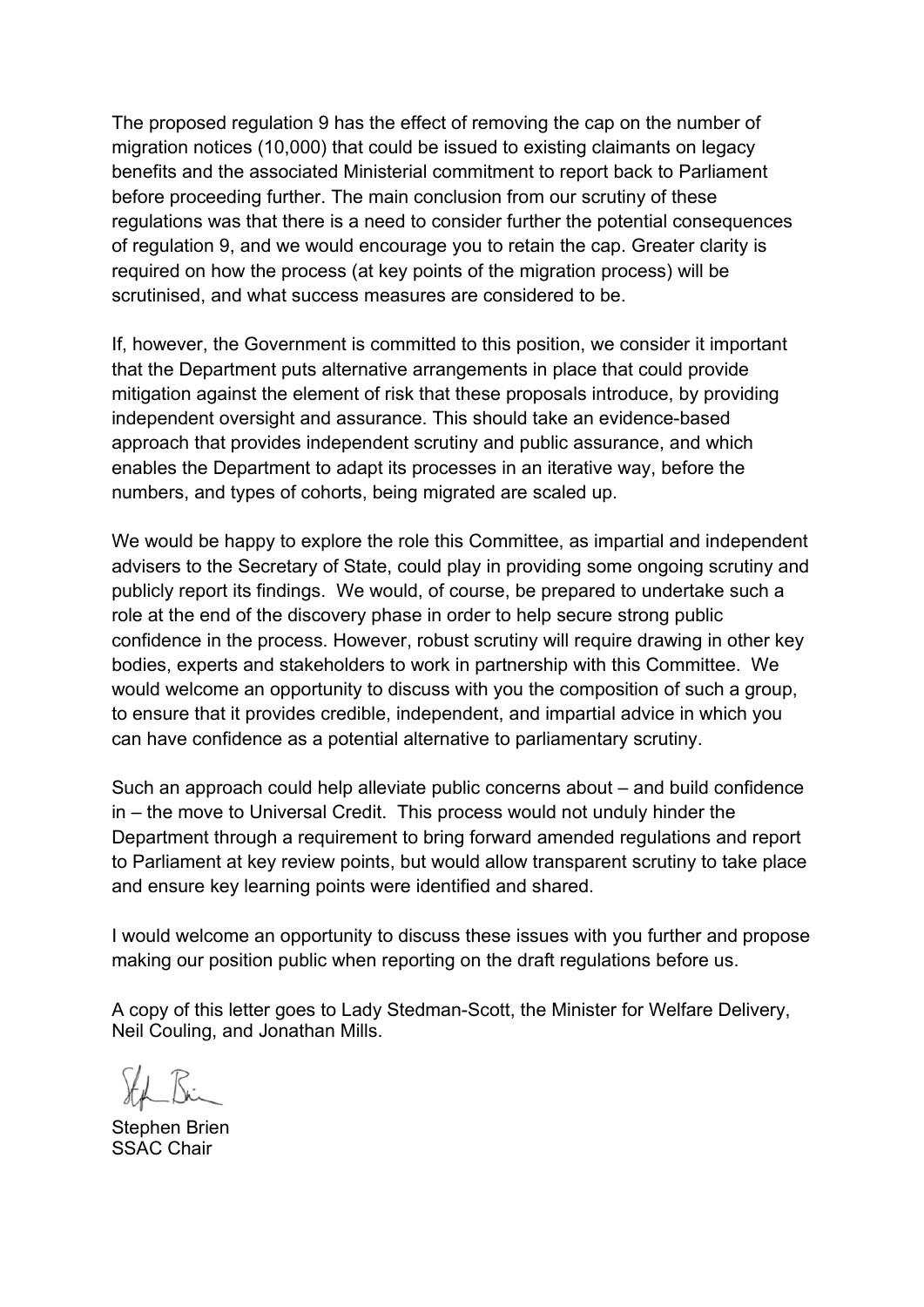**Letter from David Rutley MP Minister for Welfare Delivery to Stephen Brien, SSAC Chair, 1 February 2022**

Department for Work & Pensions

#### **DAVID RUTLEY MP Minister for Welfare Delivery**

Caxton House Tothill Street London, SW1H 9AJ

Dr. Stephen Brien Chair, Social Security Advisory Committee Caxton House Tothill Street London, SW1H 9NA

1st February 2022

Dear Stephen,

#### **UNIVERSAL CREDIT (TRANSITIONAL PROVISIONS) REGULATIONS 2022**

Thank you for your letter dated 13 January 2022 and for your time to discuss the issues raised further on 25 January.

I welcome the Committee confirming they are content with the majority of the proposed amendments to the named regulations after undertaking their statutory scrutiny. We have a sharedambition to see the rollout of Universal Credit delivered safely and on time, by 2024, and we are both keen to avoid delays to this process.

I recognise the concerns raised by Committee members and I want to assure the Committee that the Secretary of State and I are mindful of the scale and the significance of the task ahead of us. We are especially mindful of the vulnerability of some of our claimants.

You raised the possibility of separating out the regulations for the Committee to consider specific regulations in slower time. We have explored this again. However, the complexity associated with tabling two sets of amendments and the risk this presents of delaying the programme lead us to presenting these regulations as a single package.

To provide the Committee with an appropriate and proportionate opportunity to provide advice to Ministers as we proceed with the migration to UC, I would be willing to meet you on a quarterly basis to update the Committee on progress and share key findings up to the end of discovery phase. The offer of these meetings

#### **Annex E**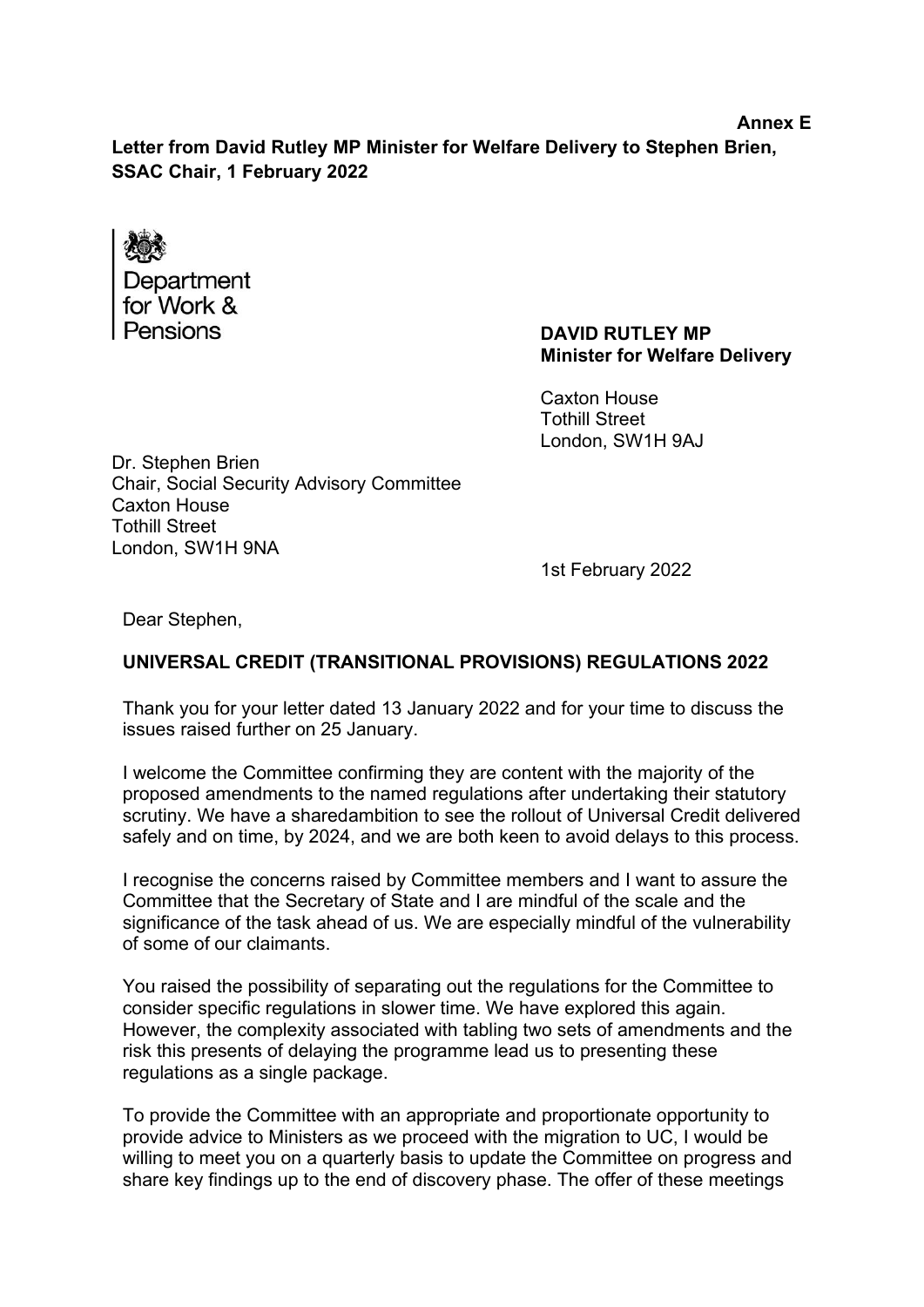reflects the exceptional scope and scale of this project and, as we both realise, are not standard procedure for the Department and its engagement with the Committee. As such, the Secretary of State and I would not anticipate that this approach is employed elsewhere in the Department.

I hope this offer reflects the spirit of our meeting and look forward to your response which I hope will confirm that the Committee will not need to refer these regulations. A copy of this letter goes tothe Secretary of State, Baroness Stedman-Scott, Neil Couling and Jonathan Mills.

**DAVID RUTLEY MP MINISTER FOR WELFARE DELIVERY**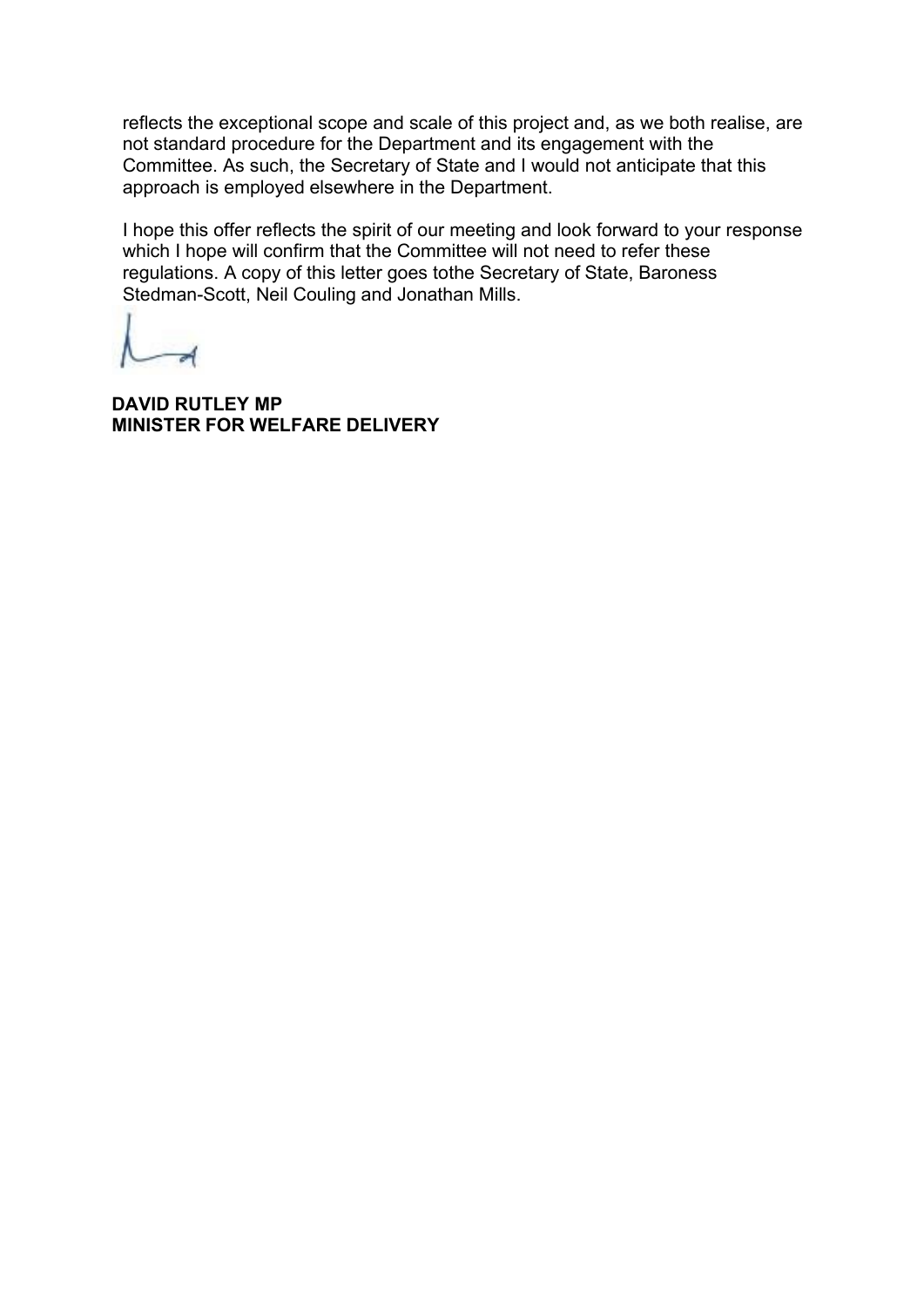#### **ANNEX F Letter from Stephen Brien, SSAC Chair to David Rutley MP Minister for Welfare Delivery, 11 February 2022**

**SOCIAL SECURITY ADVISORY COMMITTEE** 

David Rutley MP Minister for Welfare Delivery Department for Work and Pensions Caxton House 6-12 Tothill Street London SW1H 9NA 11 February 2022

Dear Minister,

#### **The Universal Credit (Transitional Provisions) Regulations 2022**

Thank you for your letter of 1 February, responding to issues raised in my original correspondence of 13 January and our subsequent discussion with the Secretary of State and Lady Stedman-Scott on 25 January.

The Committee recognises that the Department is keen to make early progress with the implementation of these proposals to provide certainty for those individuals who may be affected by the move to Universal Credit. In order to expedite matters, I convened an extraordinary meeting of Committee members, which we held on 9 February, to further consider these regulations in the light of your response – with an emphasis on how best to ensure appropriate scrutiny and public confidence for an agile process in light of the proposed regulation 9.

The Committee welcomes your offer of regular quarterly meetings to report on progress and share findings until the end of the discovery phase. However, there was a clear consensus among Committee members that this, in isolation, would not go far enough to mitigate against the risks highlighted in my original letter and the Committee's earlier report on *The Universal Credit (Managed Migration) Regulations 2018.* Nor would it serve to strengthen public confidence in the system.

I am therefore writing to confirm that, after further careful consideration of the proposals, the Committee has decided to take the above regulations on formal reference in accordance with sections 172(1) and 174(1) of the Social Security Administration Act 1992.